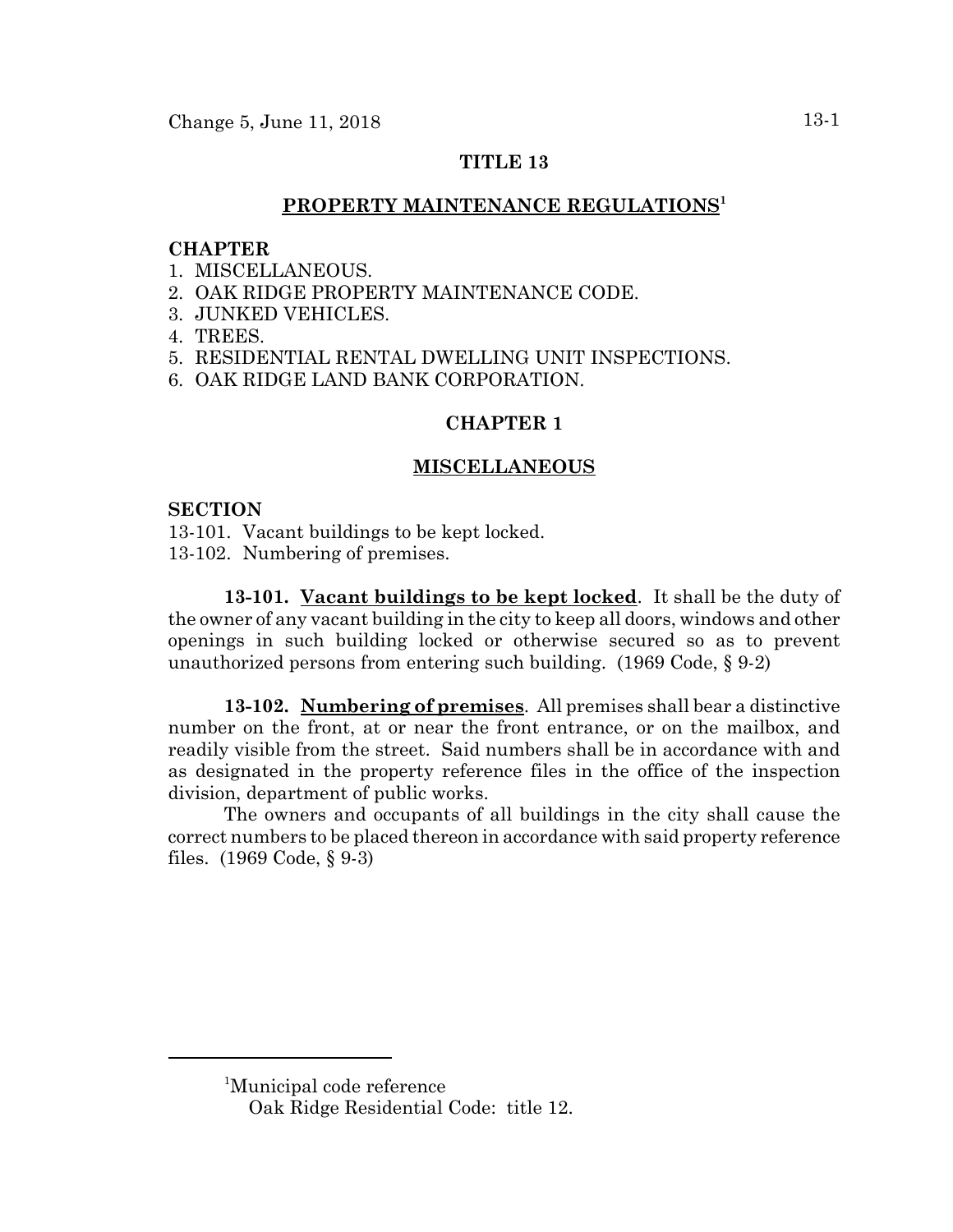### **CHAPTER 2**

### **OAK RIDGE PROPERTY MAINTENANCE CODE**

#### **SECTION**

13-201. Property maintenance code adopted. 13-202. Amendments. 13-203.–13-209. Deleted.

**13-201. Property maintenance code adopted**. The International Property Maintenance Code, 2012 edition, specifically including Appendix A, Boarding Standard, as published by the International Code Council, Inc., is hereby adopted by reference as the "Oak Ridge Property Maintenance Code" for regulating and governing the conditions and maintenance of all property, buildings and structures; by providing the standards for supplied utilities and facilities and other physical things and conditions essential to ensure that structures are safe, sanitary and fit for occupation and use; and the condemnation of buildings and structures unfit for human occupancy and use, and the demolition of such existing structures as herein provided; providing for the issuance of permits and collection of fees therefor; and each and all of the regulations, provisions, penalties, conditions and terms of said code; and shall become a part of this chapter as if copied herein verbatim, with the additions, insertions, deletions and changes prescribed in this chapter. (Ord. #7-01, Sept. 2001, as replaced by Ord. #7-08, Jan. 2008, and Ord. #16-2014, Dec. 2014)

**13-202. Amendments**. The City of Oak Ridge, Tennessee, hereby amends the International Property Maintenance Code, 2012 edition, as follows:

Section 101.1 Title. Delete in its entirety and insert a new section: "Section 101.1 Title. These regulations shall be known as the Oak Ridge Property Maintenance Code of the City of Oak Ridge, Tennessee, hereinafter referred to as "this code," "ORPMC" and/or "IPMC.""

Section 103 Department of Property Maintenance Inspection. Shall be renamed and known as the "Code Enforcement Division of the Community Development Department."

Section 103.1 General. Delete in its entirety and insert a new section: "Section 103.1 General. "The Code Enforcement Division of the Community Development Department is hereby created and the City Manager or his/her duly authorized designee is in charge thereof shall be known as the code official for the enforcement of the provisions of the Oak Ridge Property Maintenance Code."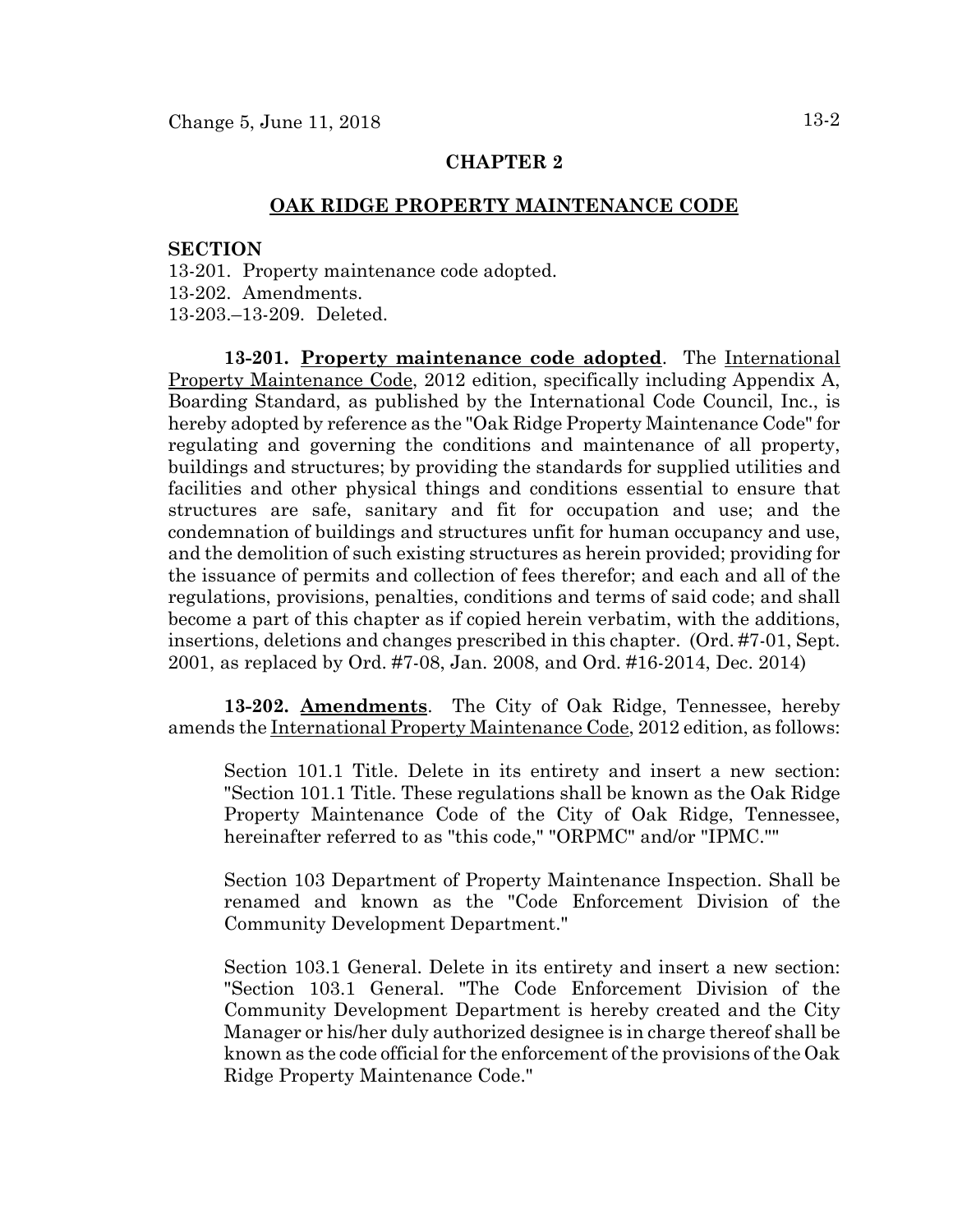Section 103.5 Fees. Delete in its entirety and insert a new section: "Section 103.5 Conflict of Interest. No City employee having investigative or enforcement responsibilities under this code shall be financially benefited or involved in the furnishing of labor, materials or appliances for the construction, alteration or maintenance of a building, or in the making of plans or specifications thereof, unless he or she is the owner of such building."

Section 104.5 Notices and Orders. Delete in its entirety and Insert a new section: "Section 104.5 Notices and Orders. The City Manager or his/her duly authorized designee, the City of Oak Ridge Board of Building and Housing Code Appeals or the Administrative Hearing Officer shall issue all necessary notices or orders as needed to ensure compliance with this code."

Section 106.3 Prosecution of Violation. Delete second sentence in its entirety and insert a new sentence: "If the notice of violation is not complied with, the City Manager or his designee shall institute the appropriate proceeding at law Including the issuance of A.H.O. citation(s) or in equity to restrain, correct or abate such violation, or to require the removal or termination of the unlawful occupancy of the property or structure in violation of the provisions of adopted codes or the order or direction made pursuant thereto."

Section 106.4 Violation Penalties. Delete in its entirety and Insert a new section: "Section 106.4 Violation Penalties. It shall be unlawful for an owner, lessee, occupant or any other person, corporation or other entity to fail to comply with the provisions of this code or any notice or order by the city manager or his/her duly authorized designee or the Board of Building and Housing Code of Appeals. Failure to comply with such notice or order may be punishable as provided in §1-107 of this code of ordinances. The imposition of one penalty for any violation shall not excuse the violation or permit it to continue, and all such persons shall be required to correct or remedy such violations or defects within a reasonable time. Each day such failure to comply continues beyond the fixed date set by a notice of violation or order for compliance constitutes a separate offense."

Section 106 Violations. Insert a new section: "Section 106.6 Repeat Violations. Owners, operators or legal occupants of any occupancy that previously violated provision(s) of this code which ultimately caused the City to abate such violation(s) any repeat or future violation(s) of the same provision(s) within twelve (12) calendar months shall give cause to the City to correct or abate the same violation(s) with notice per  $\S 107$  of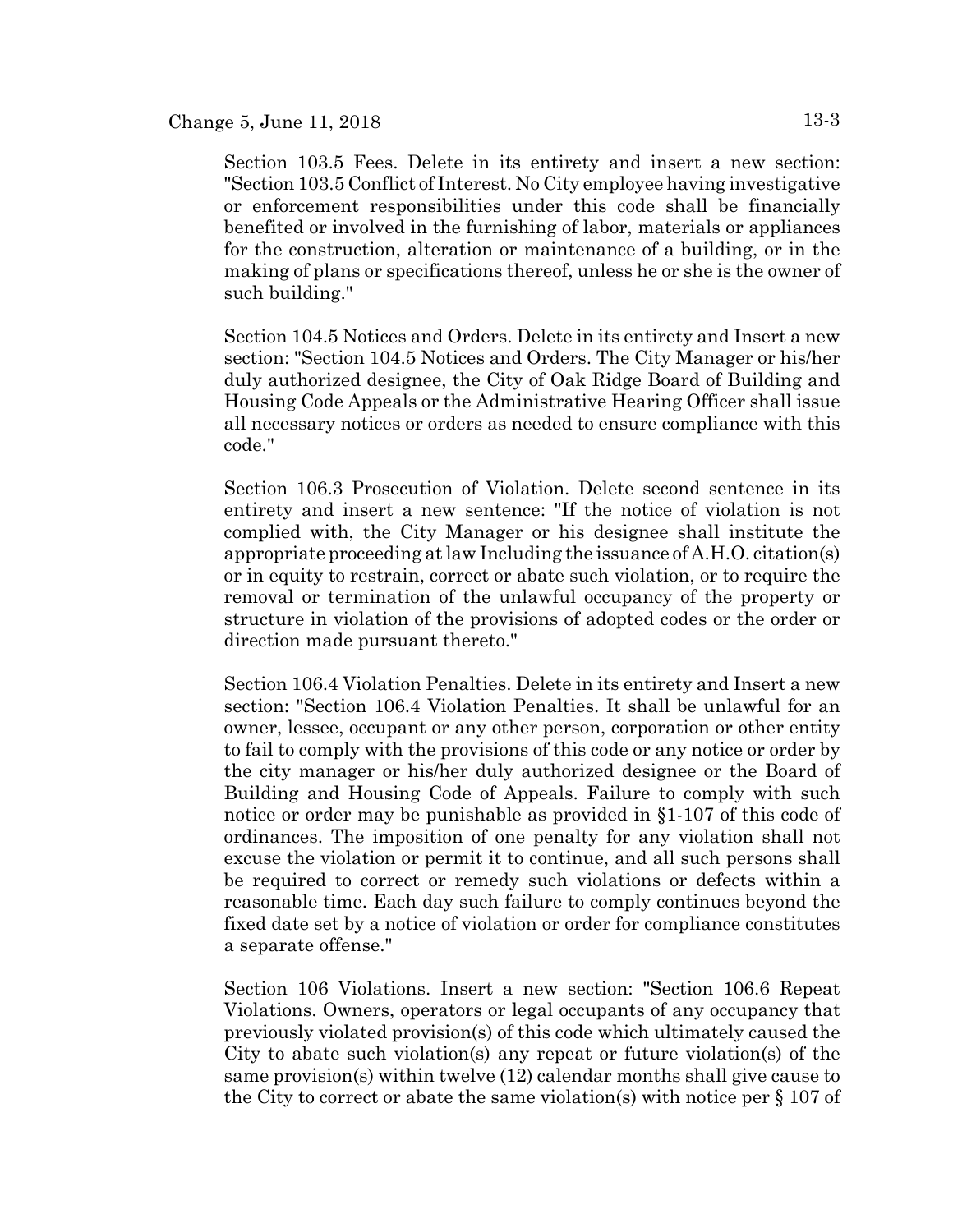# Change 5, June 11, 2018  $13-4$

this code with exception of registered mail requirement at the owners, operators or legal occupants expense and the City may assess unpaid expenses against the property as a lien.

Exception:

- (a) Violations of Unfit for Human Occupation or Use
- (b) Change of property ownership, operator or legal occupant"

Section 106 Violations. Insert a new section: "Section 106. 7 Recovery of Costs. If any person fails to comply with any order or notice given under the Oak Ridge Property Maintenance Code, the city manager may cause such structure to be repaired, altered, improved, vacated, cleaned and sealed or closed, or demolished or removed and the cost of the same shall be assessed against the owner and shall, upon filing of a notice of lien on the property in the office of register of deeds in the county in which the property is located, constitute a lien on the property in favor of the city, second only to liens of the state, county and municipality for taxes, or any other special assessments and any other valid lien, right or interest In such property duly recorded or duly perfected prior to the filing of such notice. These costs shall be placed upon the tax roll of the city as a lien, and shall be added to the property tax roll to be collected at the same time and in the same manner as property taxes are collected. If the owner fails to pay the costs, they may be collected at the same time and in the same manner as delinquent property taxes are collected, and shall be subject to the same penalty and interest as delinquent property taxes. Any cost recovered by the sale of any of the materials of a structure demolished or removed hereunder shall be credited to the cost of demolition or removal, and any balance remaining shall be deposited in the chancery court and shall be disbursed by such court to such person(s) found to be entitled thereto. Nothing in this section shall be construed to impair or limit in any way the power of the city to define and declare nuisances and to cause their removal or abatement by summary proceeding or otherwise."

Section 106 Violations. Insert a new section: "Section 106.8 Legal Action. The city attorney or the city attorney's duly authorized designee may institute appropriate action to compel necessary repairs, vacating, demolition or payment of penalties as provided by notice or order of the city manager, the Board of Building and Housing Code Appeals or the Administrative Hearing Officer under the City of Oak Ridge adopted building or property maintenance codes."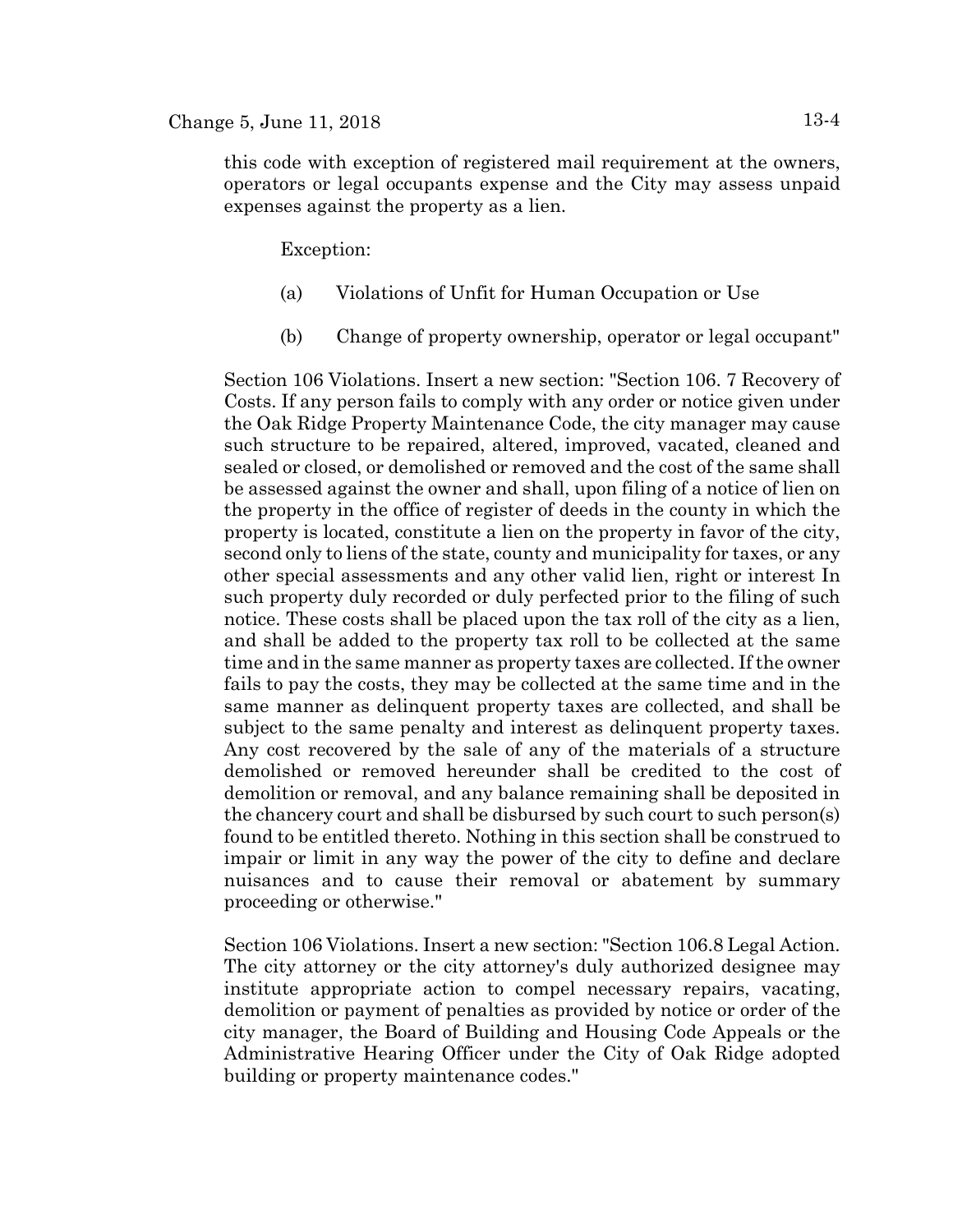Section 107 Notice and Orders. Insert a new section: "Section 107.3.1 Complaints, Notice or Orders; service and filing. Complaints, notices or orders involving decisions of unfit for occupation or use or other non-immediate danger related notice violations issued by the city manager, or the Board of Building and Housing Code Appeals shall be served upon persons either personally, electronic mail with confirmed receipt or by registered mail as required, but if the whereabouts of such persons are unknown and the same cannot be ascertained by the city manager, the board or the administrative hearing officer in the exercise of reasonable diligence, the city manager or his/her duly authorized designee or the board shall make affidavit to that effect, then the serving of such complaint or order upon such person(s) may be made by publishing a legal abstract of the same once each week for two (2) consecutive calendar weeks in a newspaper or other legally acceptable medium published, posted or distributed in the city at large. A copy of such complaint, notice or order shall also be posted in a conspicuous place on the premises affected by the complaint, notice or order. A copy of such complaint, notice or order shall also be filed for record in the register of deeds of the county in which the structure or property is located, and such filing of the complaint, notice or order shall have the same force and effect as other lis pendens notices provided by law."

Section 107 Notice and Orders. Insert a new section: "Section 107.3.2 Presumption. There is hereby created a rebuttable presumption that the person listed upon the most recent County tax roll as the owner of a property, dwelling, dwelling unit or structure is the owner for purposes of enforcement of the Oak Ridge Property Maintenance Code."

Section 107.3 Method of Service. At bottom of new section 107.3.2, insert "EXCEPTION: Administrative Hearing Officer process method of service and process shall be accordance to Title 3, Chapter 6 of the City of Oak Ridge Code of Ordinances and T.C.A. § 6-54-1001 et seq."

Section 108.1.3 Structure Unfit for Human Occupancy. Delete in its entirety and insert a new section: "Section 108.1.3 Structures Unfit for Human Occupation or Use. Under Tennessee Code Annotated (T.C.A.), §13-21-102, the City has the power to exercise its police powers to repair, vacate or demolish structures found to be unfit for human occupation or use if any or all of the following conditions exist due to dilapidation or lack of maintenance, defects increasing the hazards of fire, accident or other calamities, lack of ventilation, illumination, heating facilities or sanitary facilities, contains filth and contamination, vermin or rat infested, or due to other conditions rendering such structures defective, unsafe or unsanitary, or dangerous or detrimental to the health, safety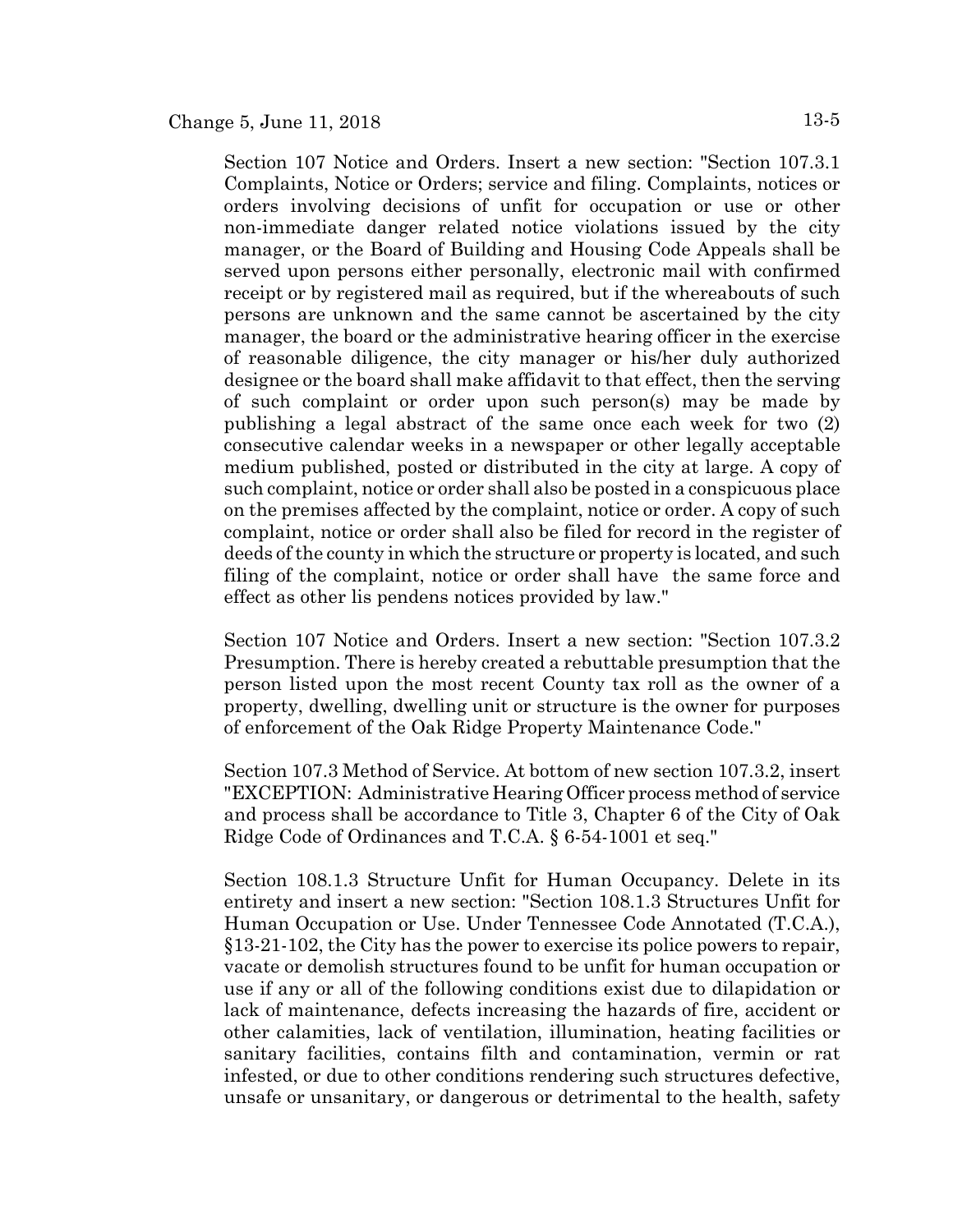or morals, or otherwise inimical to the welfare of the residents of the City which therefore constitutes a public nuisance that is declared unlawful, and shall be repaired, vacated, demolished or otherwise abated as provided herein or by other applicable law."

Insert a new section: 'Section 108.1.3.1 Structural Defects. Structures to be considered unfit for human occupation or use for structural defects, the following conditions apply but not limited to: those interior vertical walls or other vertical structural members list, lean or buckle to such an extent that a plumb line passing through the center of gravity falls outside the middle third of its base; or those which exclusive of the foundation show thirty-three percent (33%) or more of damage or deterioration of the supporting member(s) of fifty percent (50%) or more of damage or deterioration of the nonsupporting portions of the structure or outside walls or coverings; or those which have improperly distributed loads upon the floors or roofs or in which the same are overloaded or which have insufficient strength to be reasonably safe for the purpose used."

Section 108.1 .4 Unlawful Structure. Delete in its entirety and insert a new section: "Section 108.1.4 Unlawful Structure. An unlawful structure is one found in whole or in part standing incomplete with invalid/expired building permits with no evidence of a reasonable completion plan from the owner or was erected, altered or occupied contrary to the law or is or to be occupied by more persons than permitted under this code."

Insert a new section: "Section 108.1.6 Extensive Alterations. When the total area of all the work areas included in an alteration or repair exceeds 50 percent of the area of the structure or dwelling unit, the work shall be considered a reconstruction and shall comply with the requirements of the provisions for reconstruction work."

"Exception: Work areas in which the alteration work is exclusively plumbing, mechanical, or electrical shall not be included in the computation of the total area of all work areas."

Section 109.2 Temporary Safeguards. Modify section by inserting the phrase: "or the recognition of a public or attractive nuisance" after the existing "imminent danger due to an unsafe condition, .. ."

Section 110.1 General. Modify this Section by deleting all references to the "code official" and replace in lieu thereof "Board of Building and Housing Code Appeals" and delete reference to the "building official" and replace in lieu thereof "city manager or his/her duly authorized designee."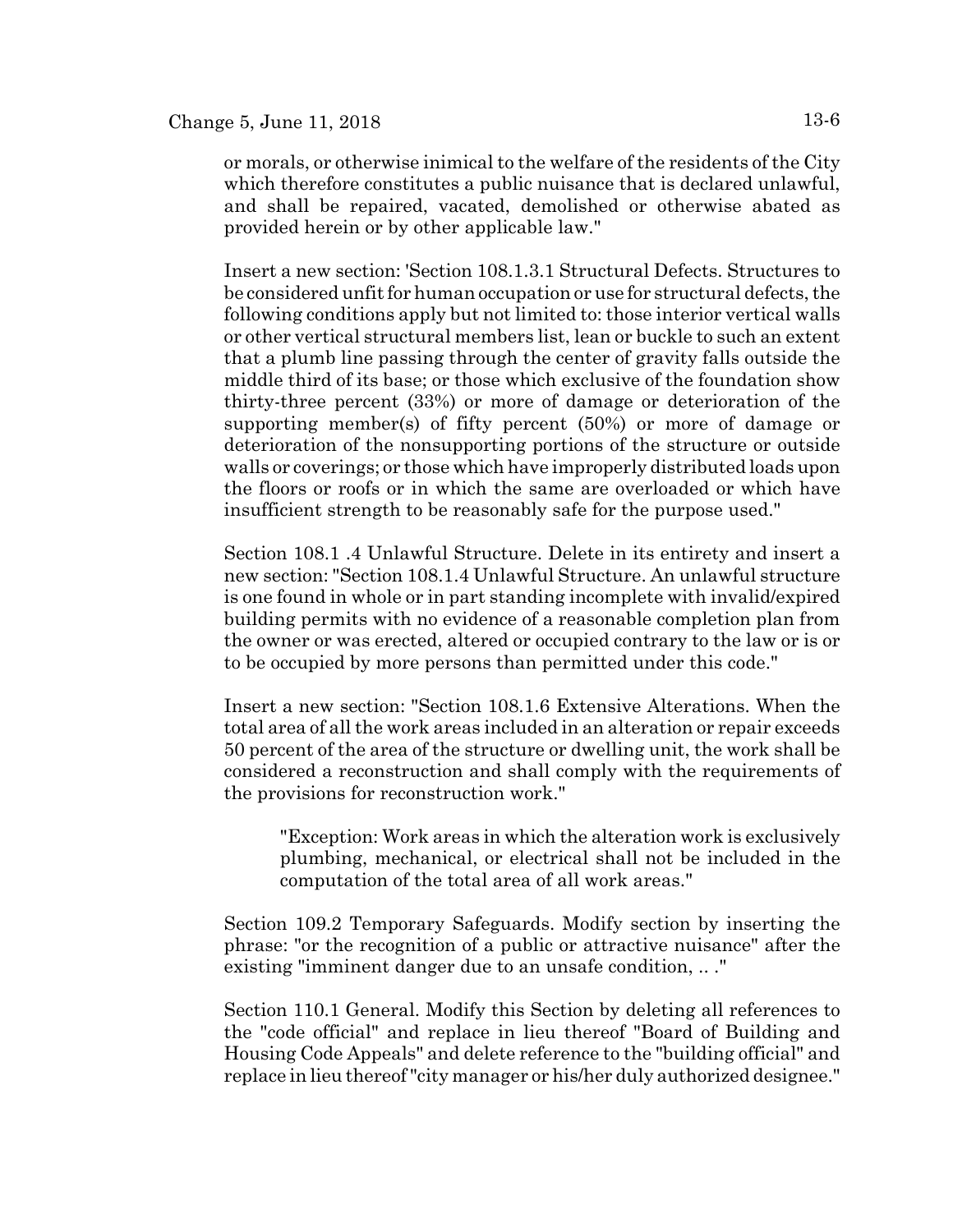Section 111 Means of Appeal. Delete in its entirely and insert a new section: "Section 111 Board of Building and Housing Code Appeals.

Section 111.1 The Board of Building and Housing Code Appeals may be referred to as "the board" or 'BBHCA" in this code.

Section 111.2 BBHCA; Appointment.

- (a) There is hereby created a board of building and housing code appeals consisting of seven (7) members, which shall be residents of the City of Oak Ridge, Tennessee and shall consist of the following: one physician or person from a health related field; one architect or engineer; one building-related contractor or building supply dealer; one realtor; and three members from the public at large; provided that, if no individuals meeting these criteria apply for appointment, City Council may appoint persons who do not possess such qualifications.
- (b) Appointment to the board shall be staggered three (3) year terms, provided the terms of members of the initial board shall be as follows:
	- (i) Three (3) members from the public at large-3 years
	- (ii) One (1) Physician or other member from health related field-2 years
	- (iii) One (1) Architect or Engineer-2 years
	- (iv) One (1) Realtor-1 year
	- (v) One (1) Building related contractor or building supply dealer-1 year
- (c) Members of the board may be removed by the City Council for good cause shown.
- (d) Vacancies on the board shall be filled by City Council for the unexpired term of such vacancy.
- (e) All members of the board shall serve without compensation.
- (f) As soon as practical after appointment, the members of the board shall meet and organize by electing a chairperson, vice-chairperson and secretary. The City Manager, or his/her duly authorized designee shall serve as Ex-Officio. Thereafter, officers of the board shall be elected by the members at the first annual meeting of the board. Four (4) members shall constitute a quorum and the affirmative vote of at least four (4) members shall be required to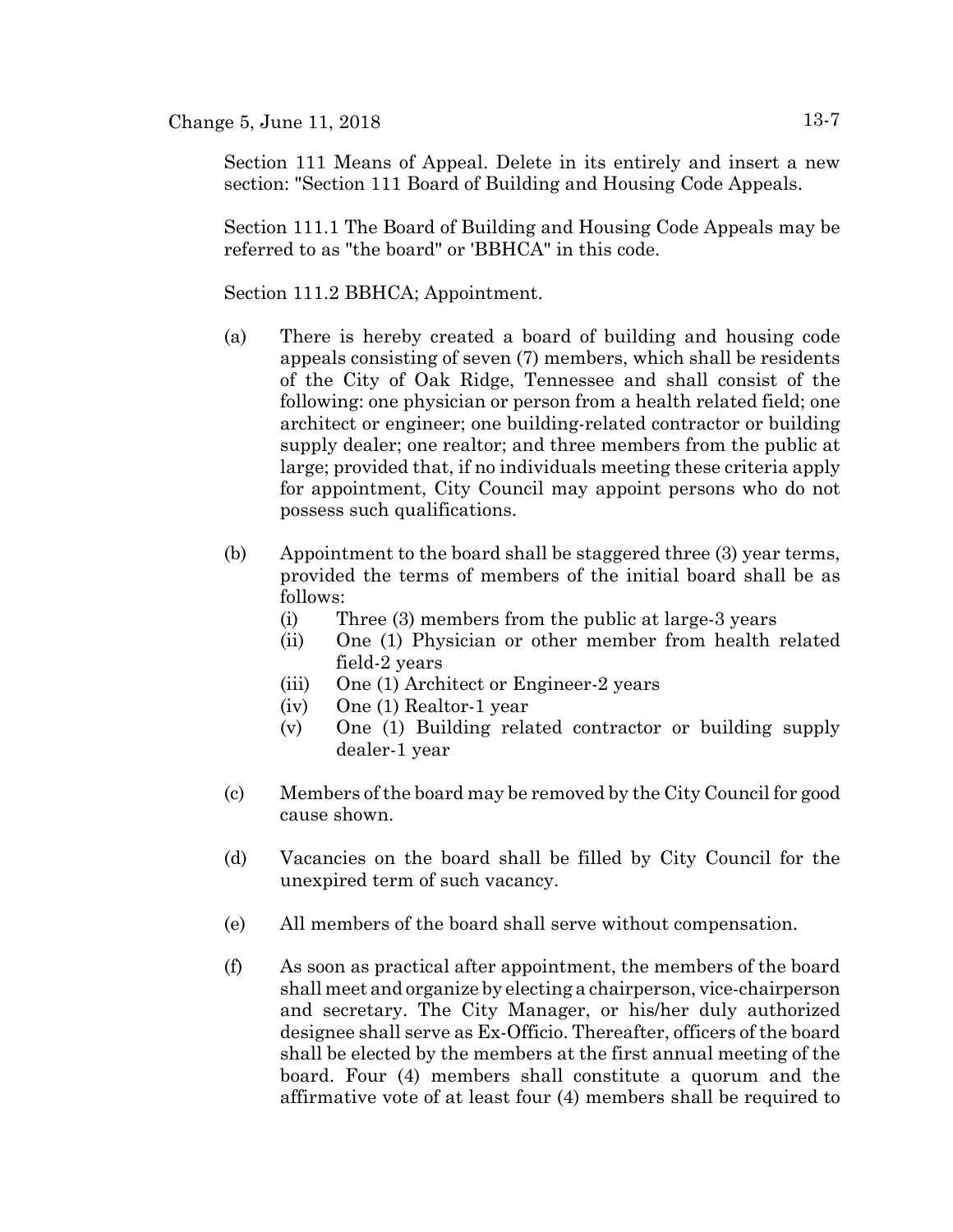take any action, except to continue a meeting where no quorum is present. A member shall not act in a case in which such member or his or her family member or employer has a personal or financial interest. The board shall establish such other written rules and regulation for Its own procedure not inconsistent with the provisions of ORMPC and a copy shall be kept on file with the City Clerk.

- (g) All hearings before the board shall be open to the public. The appellant, the appellant's representative, the City Manager or his/her duly authorized designee and any person whose interests are affected shall be given the opportunity to be heard.
- (h) Any reference in any provision of the Code of Ordinance, City of Oak Ridge, Tennessee to the board of building code appeals or the board of housing code appeals shall be deemed to refer to the Board of Building and Housing Code Appeals.

Section 111.3 Duties and Powers of the Board of Building and Housing Code Appeals. The board shall hear all City of Oak Ridge Property Maintenance Code appeals submitted by any person directly affected by a decision of the City Manager or his/her duly authorized designee or a notice or order issued under this code shall have the right to appeal to the board in accordance to Section 111.6 of this code.

- (a) Board of Building and Housing Code Appeals shall meet monthly or as needed to hear all cases of structures unfit for human occupation or use and shall hear all appeals of notices for housing violations, if any have been filed, but in any event shall meet within fifteen (15) business days after receipt of an application or notice of appeal if so requested by the City Manager or his/her duly authorized designee or by the Appellant.
- (b) At such hearings, the board shall hear and receive such relevant testimony and evidence as presented by the City Manager or his/her duly authorized designee or by the Appellant.
- (c) The board shall determine whether the structure is unfit for human occupation or use, whether an appealed violation exists, whether the City Manager or his/her duly authorized designee's notice of violation is proper and/or whether a request for an extension of time or waiver shall be granted.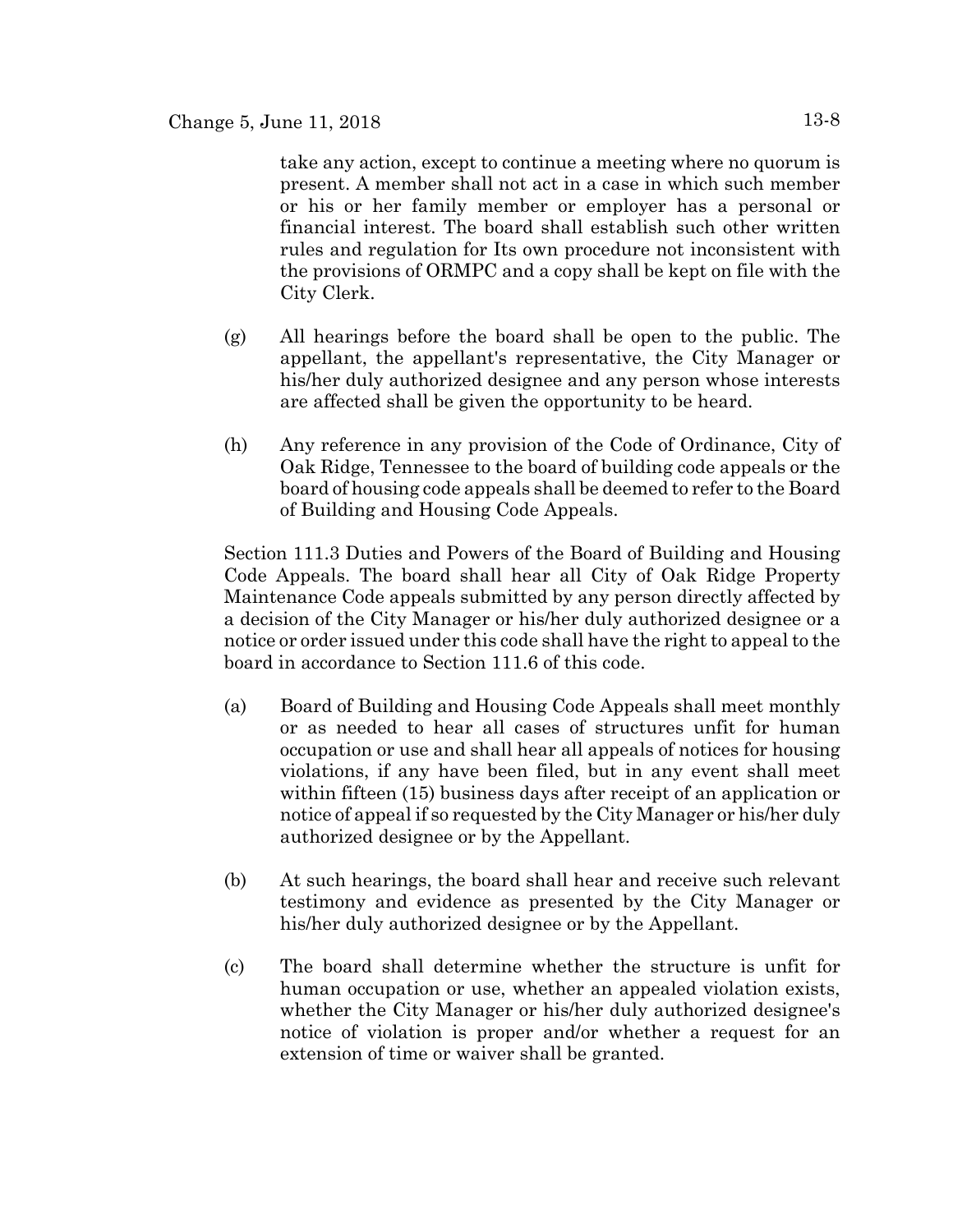# Change 5, June 11, 2018  $13-9$

- (d) Extensions of time may be granted only upon a showing of undue hardship, or that such is necessary to complete the abatement of violation, and shall not exceed ninety (90) calendar days from the date the board's decision. After a hearing, additional extensions may be granted, not to exceed a total of ninety (90) calendar days, if they are requested at least fifteen (15) business days prior to the expiration of the current order, provided such extension shall only be granted where the appellant/owner shows that he or she has been making a good faith effort and progress toward completing the abatement of violation(s), and that such additional time is necessary.
- (e) Anything herein to the contrary notwithstanding, no more than one thirty (30) calendar days extension of time may be granted to complete board ordered repairs or demolition to any structure that constitutes an imminent or immediate threat or danger to the health, safety or general welfare of any person or to the public. As a condition of granting such extension, the board may impose restrictions on the appellant/owner to secure the property or to take other measures to protect the health, safety and general welfare of the public.
- (f) Upon application, the board is empowered to grant a waiver from specific minimum requirements of this ordinance, provided however, waivers shall be granted only for unique or special conditions of the dwelling or structure or that imposition of the minimum requirement to the applicant would impose an extreme and undue hardship; and that waiver of the particular requirement would not endanger the health, safety or welfare of the occupants or the general public, or would not cause or threaten an imminent deterioration of property values in the area in which such properly/structure is located. It is the Intent of this provision that waivers are not to be liberally granted, but rather are intended only for purposes specifically enumerated herein. Economic hardship alone shall be insufficient reason for granting of a waiver.
- (g) Appeals of notice and orders (other than Imminent Danger notices per Section 109 of this code) shall stay the enforcement of the notice and order until the appeal is heard by the board.
- (h) The board shall issue a written decision upholding or dismissing the notice of the City Manager or his/her duly authorized designee, or modifying the notice to the extent the board determines the order was improper, or granting or denying an extension of time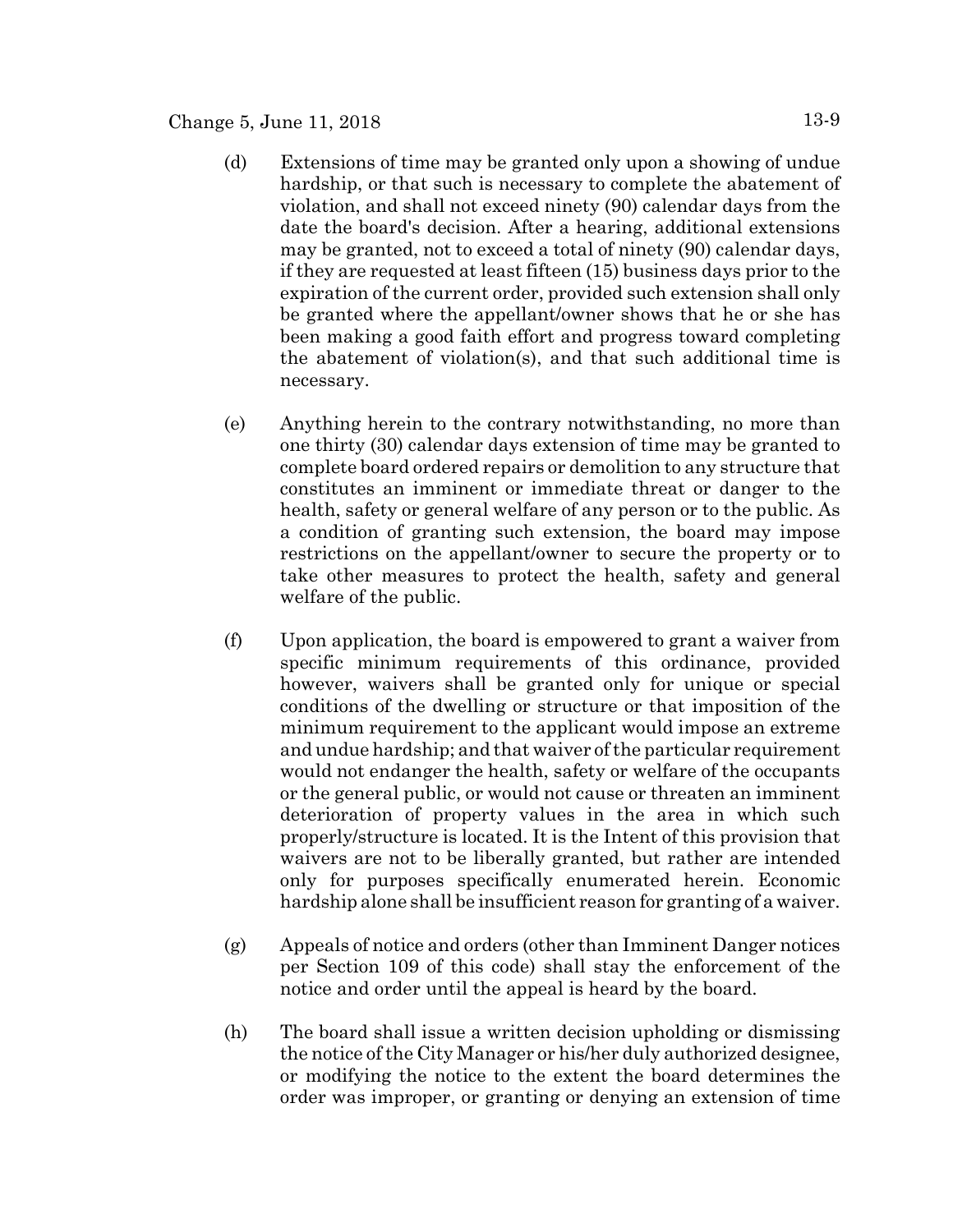for compliance or granting or denying a waiver, or declaring a structure unfit for human occupation or use. Copies of all decisions shall be given to the City Manager or his/her duly authorized designee and the appellant/owner, and filed with the city clerk.

- (i) The board shall also hear appeals under the building code or any other city code wherein the board is designated to hear appeals.
- (j) The board shall further have the duty, in accordance with  $\S 11-105$ of the Code of Ordinances, City of Oak Ridge, Tennessee, to receive and investigate complaints of discrimination in housing, and to recommend ways of eliminating any injustices caused thereby.

Section 111.4 Standards for Repair, Vacation or Demolition. The following standards shall be followed in substance by the BB HCA in ordering repair, vacation or demolition of a structure unfit for human occupation or use:

- (a) If the structure can reasonably be repaired, altered or improved so that it will no longer exist in violation of the provisions of this code, it shall be ordered repaired, altered or improved to render the structure fit for human occupation or use or to vacate and close the structure as a place of human occupation or use.
- (b) If the structure is fifty percent (50%) or more damaged or decayed or in disrepair from its value or condition prior to becoming a nuisance, and it is otherwise unreasonable to repair, it shall be ordered vacated and demolished or removed.
- (c) In any case where the structure is abandoned or In such a condition as to make it dangerous to the health, safety or general welfare of its occupants or the general public, it shall also be ordered vacated and the BB HCA may additionally order the structure and the property to be secured in such a manner to protect the health, safety or general welfare of the public or persons on the property until such repairs or demolition has been completed, or may order other immediate actions reasonably necessary.

Section 111.5 Duties of the City Manager or his/her duly authorized designee.

(a) Whenever a petition is filed with the city manager by at least five (5) residents of the city that a structure is unfit for human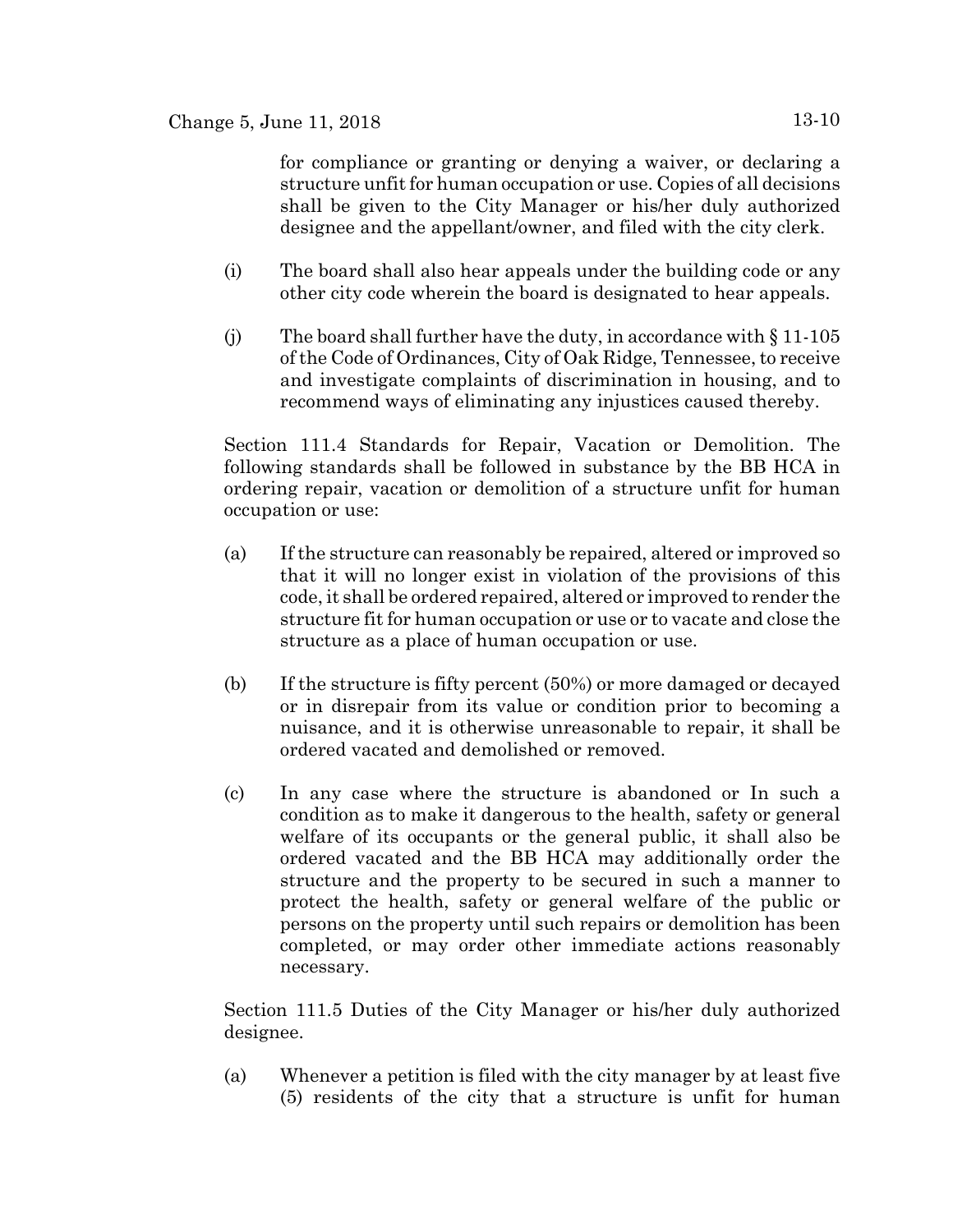occupation or use or is in violation of the Oak Ridge Property Maintenance Code, or whenever it appears to the city manager (upon the city managers own motion) that a structure is unfit for human occupation or use, the city manager shall, if the city managers preliminary investigation discloses a basis for such charges, issue and cause to be served upon the owner and parties in interest of such structure a complaint stating the specific charge(s) and containing a notice that a hearing will be held before the BBHCA at a place fixed therein, no less than ten (10) calendar days and no more than thirty (30) calendar days after serving the notice; provided that by mutual agreement the time for the hearing may be lessened or extended. Such notice shall state that:

- (i) The owner and parties in interest shall be given the right to file an answer to the complaint and to appear in person, or otherwise, and to give testimony at the hearing.
- (ii) The rules of evidence prevailing in a court of law or equity shall not be controlling at the hearing.
- (b) If, after such notice and hearing, the BBHCA determines that a structure is unfit for human occupation or use, the board shall issue written findings of fact in support of such determination and shall issue and cause to be served upon the owner thereof an order to repair, vacate or demolish the structure, in accordance to Section 110 of this code, and shall provide a reasonable time for the compliance not to exceed ninety (90) calendar days.
- (c) If the owner fails to comply with an order or to vacate and close the structure, the BBHCA may cause such structure to be repaired or to be vacated and closed and shall cause to be posted at the main entrance to the structure so closed a placard stating: "This building is unfit for human occupation or use. The use or occupation of this building for human occupation or use is prohibited and unlawful."
- (d) If the owner fails to comply with an order to demolish or remove the structure, the city manager may cause such structure to be demolished or removed.
- (e) For any structure that has been ordered vacated during the repairs or demolition of the structure, the owner of the structure shall cause to be posted at the main entrance to the structure a placard staling: "This structure has been found to be unfit for human occupation or use. This notice is to remain posted conspicuously on the property until the structure is repaired or demolished."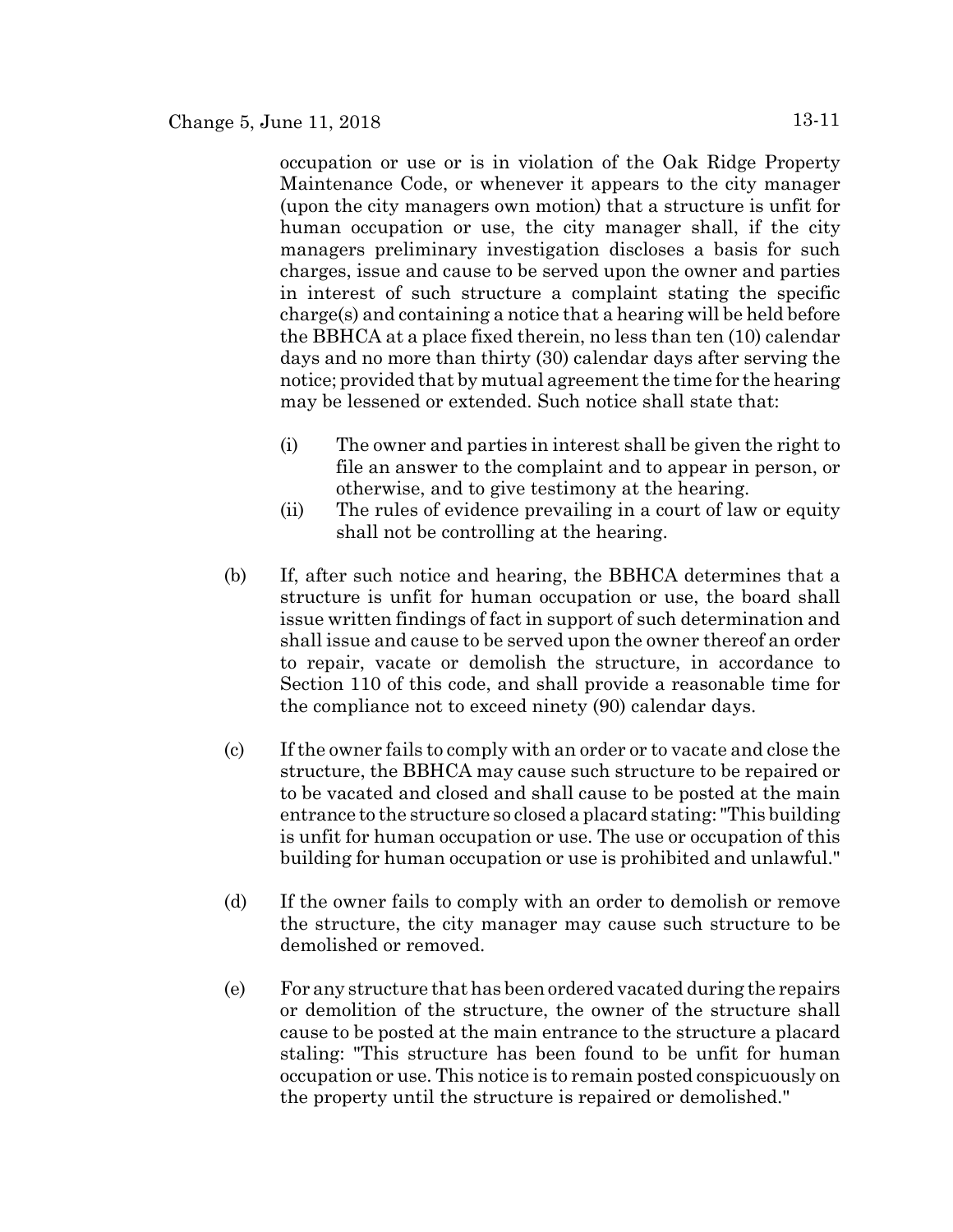Section 111.6 Right to Appeal. Any person receiving or aggrieved by a notice issued by the city manager or his/her duly authorized designee pursuant to the Oak Ridge Property Maintenance Code, except environmental violations (including but not limited to weeds, vines, bushes and hedges, motor vehicles abandoned or inoperable or otherwise illegal, and accumulation of rubbish and garbage) which appeals are handled by the community development department of the City of Oak Ridge, may appeal such notice to the Board of Building and Housing Code Appeals. The appeal may contest the fact of the violation(s) set forth in the notice or may request additional time to comply with the notice.

- (a) Form. The appeal shall be made on a form prescribed by the board or the city, which form shall minimally identify the name of the appellant, the property on which the violation(s) is said to occur and the date of the notice and shall contain a statement of why the appeal is made and what relief is sought.
- (b) Timeframe. Such appeal must be filed with the city manager or his/her duly authorized designee within ten (10) calendar days of the date of the notice, or within three (3) business days from the date of the notice for environmental violation to the community development director or his/her duly authorized designee of the City of Oak Ridge.
- (c) Extension of time to complete. If the owner has undertaken in good faith to correct the violation as set forth in the notice, the owner may request an extension of time to complete the cleanup, repairs or demolition provided the owner files such a request with the city manager or his/her duly authorized designee at least ten (10) business days prior to the date such cleanup, repairs or demolition where ordered lo be completed. While the board may waive this ten (10) calendar day requirement for good cause shown, no request for an extension of time shall be filed after the expiration of the time of completion set forth In the notice. The decision made by the community development department will be final and the extension of time will not be granted.

Section 111.6.1 Right to Appeal an Order Declaring a Structure Unfit for Human Occupation or Use.

(a) As set forth in state law, any person affected by an order declaring a structure to be a non-imminent danger unfit for human occupation or use may file a bill in the chancery court for an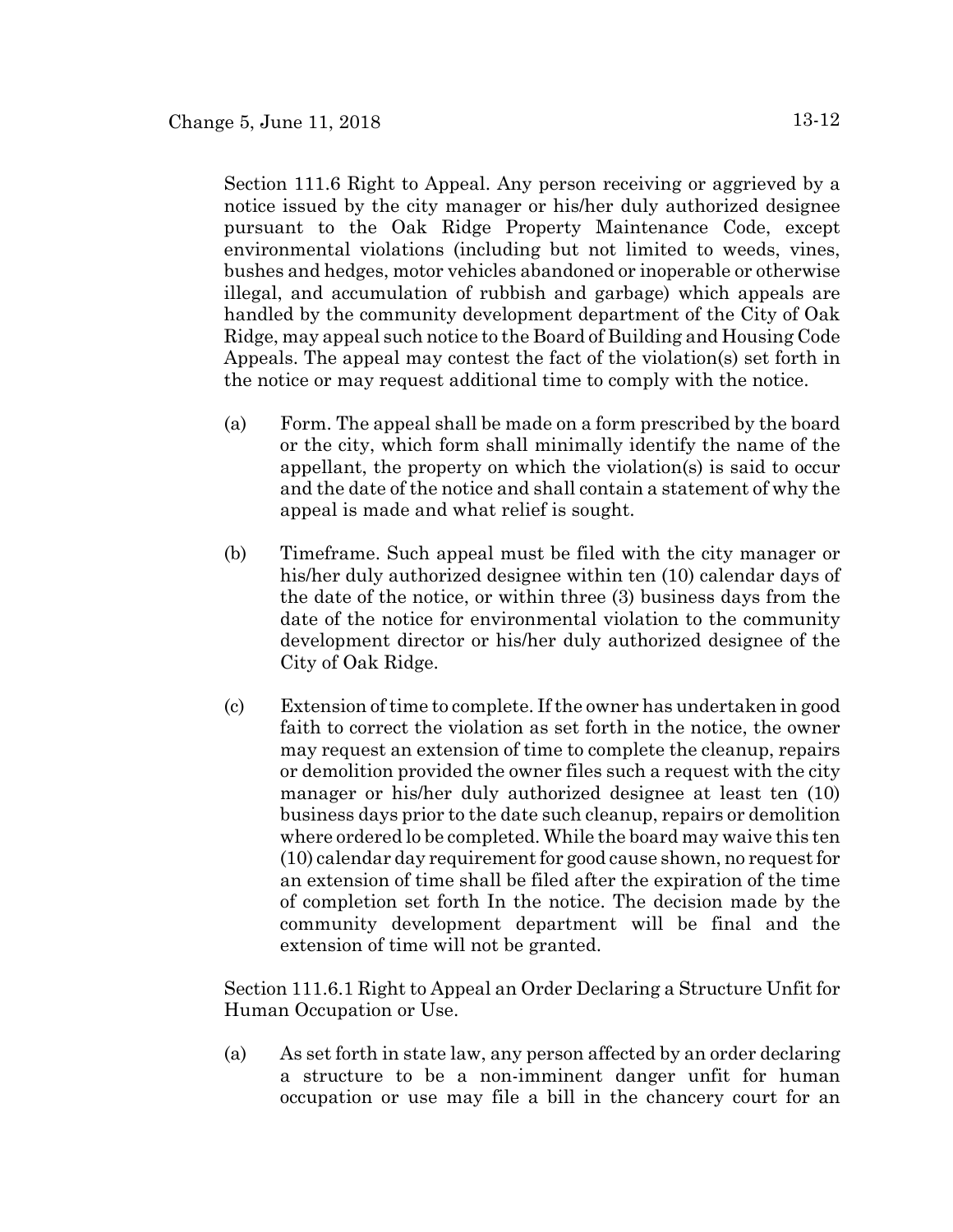injunction restraining the BBHCA from carrying out the provisions of the order, and the court may, upon the filing of such bill, issue a temporary injunction restraining the board pending the final disposition of the cause; provided, that within sixty (60) calendar days after the posting and service of the order of the board, such person shall file such bill in the court.

(b) The court shall hear and determine the issues raised and shall enter such final order or decree as law and justice may require. In all such proceedings, the findings of the board as to facts, if supported by evidence, shall be conclusive. Costs shall be In the discretion of the court. The remedies herein provided shall be exclusive remedies, and no person affected by an order of the board shall be entitled to recover any damages for action taken pursuant to any order of the board, or because of non-compliance by such person with any order of the board.

Section 112.4 Failure to Comply. Delete in its entirety and insert a new: "Section 112.4 Failure to Comply. Any person who shall continue any work after having been served with a stop work order, except such work as that person is directed to perform to remove a violation or unsafe condition, shall be liable and subject to penalties of not less than \$50.00 or more than \$500.00 per violation and as set forth in Section 106.4 of this code."

Section 202 General Definitions. Delete title "General Definitions" and insert a new title: "General Definitions and Phrases"; also insert respectively:

"Abandoned Motor Vehicle. A motor vehicle or trailer or recreational vehicle designed to be towed by a motor vehicle that is left unattended on public property for more than thirty (30) calendar days; is in an obvious state of disrepair and is left unattended on public property for more than ten (10) calendar days: has remained illegally parked or placed on public property for any period of time exceeding forty-eight (48) consecutive hours; has remained on private property without the consent of the owner or person in control of the property for any period of lime exceeding forty-eight (48) consecutive hours."

"Administrative Hearing Officer (A.H.O). Means the Administrative Hearing Officer created by Title 3, Chapter 6 of the City Code pursuant to Tennessee Code Annotated §6-54-1001 et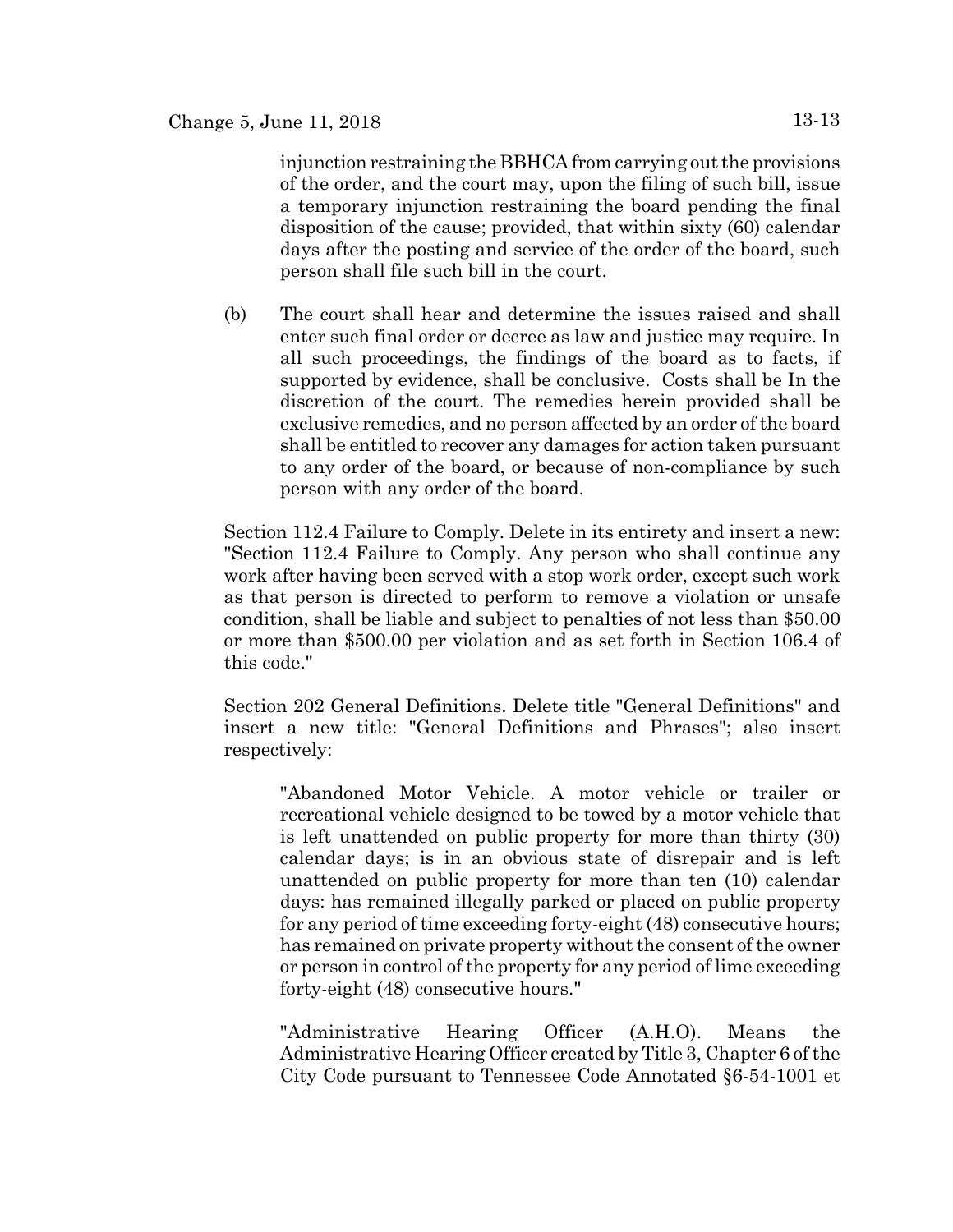seq. who hears violations of designated building and property maintenance codes."

"Antique Motor Vehicle. A motor vehicle over twenty-five (25) years old with a non-modified engine and body which is used for participation in club activities, exhibits, tours, parades and similar uses as a collector's item, but in no event used for general transportation."

"Any and all other objectionable, unsightly or unsanitary matter of whatever nature, means any condition, object, material or other matter that is dangerous or detrimental to human life or health; that renders the ground, the water, the air or food a hazard or likely to cause injury to human life or health; that is offensive to the senses; or that threatens to become detrimental to the public health. The term includes but is not limited to any abandoned wells, pools, landscape water features, shafts or basements; abandoned refrigerators; stagnant or unwholesome water; sinks; privies; filth; carrion: rubbish; junk, trash, debris or refuse; impure or unwholesome matter of any kind; and any matter, condition or object which is objectionable, unsightly or unsanitary to a person of ordinary sensitivities."

"Attractive Nuisance. The doctrine in tort law which holds that one who maintains a dangerous instrumentality on his or her property which is likely to attract children is under a duty to reasonably protect those children against the dangers of that attraction."

"Bushes and Hedges means vegetative growth or plant that includes but not limited to holly, box hedges, azaleas, roses, rhododendrons, laurel, lilac, hibiscus and evergreens."

'Corner Visibility Triangle means a triangular area formed within a corner lot by the intersecting lot lines abutting the streets or the projections thereof and a straight line connecting them 7.5 meters (24.6 feet) from their point of intersection."

"Driveway Visibility Triangle means a triangular area formed by the intersection of the lateral limit of the travelled portion of a driveway and a lot line abutting a street or the projections thereof and a straight line connecting them 4.57 meters (15 feet) from their point of intersection."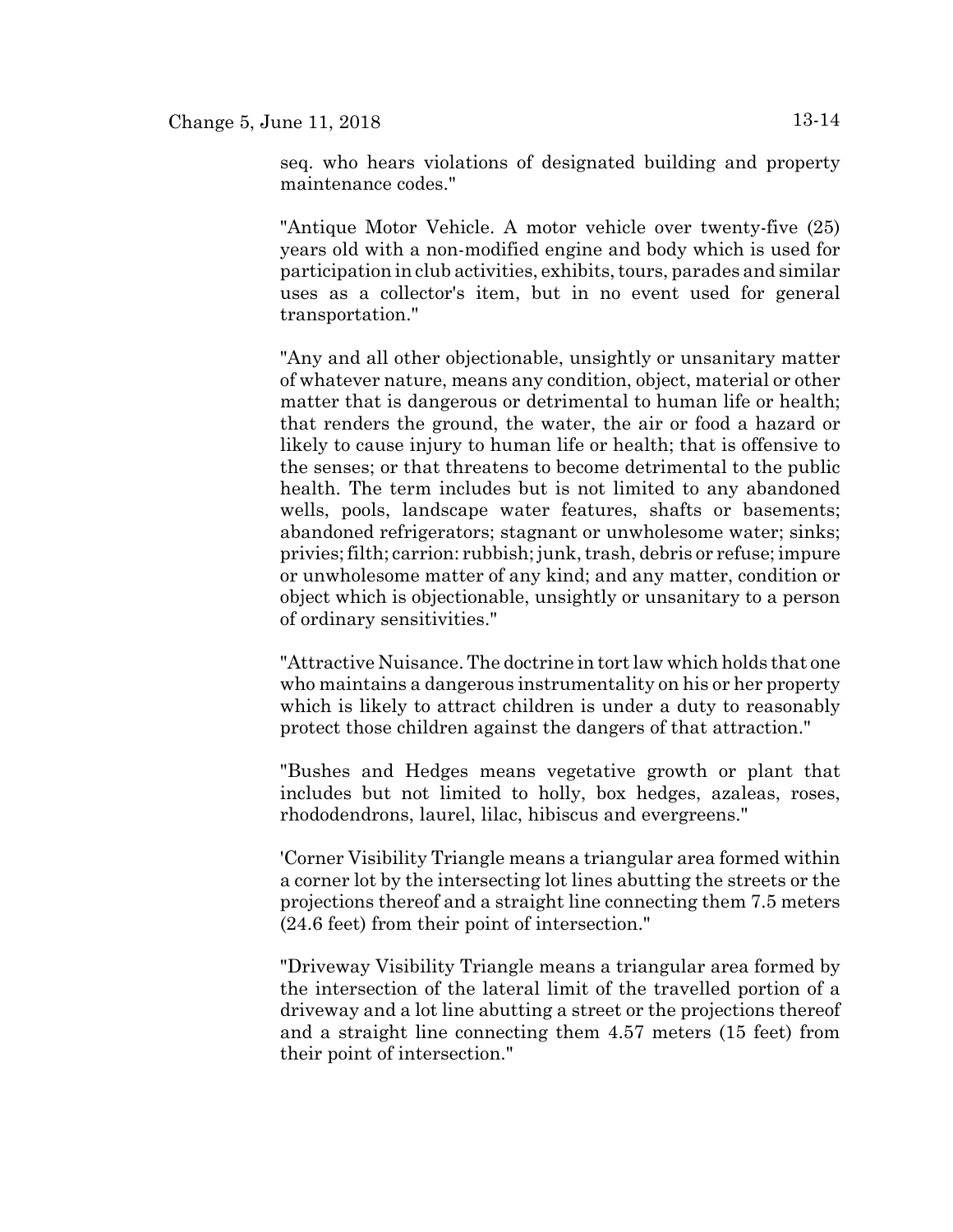Delete "Inoperable motor vehicle" and insert new definition: "Inoperable Motor Vehicle. A vehicle, motor vehicle or trailer or recreational vehicle designed to be towed by a motor vehicle which cannot be driven or operated upon the public streets for reason including but not limited to being unlicensed, unregistered, wrecked, abandoned, in a state of disrepair causing unsafe operation, one or more flat tires or incapable of being moved under its own intended power."

"Lot or parcel of real estate. includes, in addition to those grounds within their respective boundaries, all lots or parcels of ground lying and being adjacent thereto and extending beyond the property line of any such lot or parcel of real estate to the curb-line of adjacent streets where a curb-line has been established, and any abutting rights-of-way beyond the property line where no curb-line has been established and also to the center of adjacent alleys,"

"Natural Landscaped Area - Natural landscaping, also called native gardening, is the use of native plants, including trees, shrubs, groundcover, and grasses which are indigenous to the geographic area of the garden which is either naturally established or designed and cultivated that when established will sustain itself with minimal maintenance effort that do not contain noxious weeds or poisonous plants that cause a public nuisance."

"Nuisance. Use of property or course of conduct that interferes with the legal rights of others by causing damage, annoyance, or inconvenience which can also be considered an attractive or public nuisance."

"Parties of Interest. Means all individuals, associations, corporations and others who have interests of record in a structure and any who are in possession thereof."

"Permanent Heat Supply." Any listed and approved heat source permanently wired or piped, safely attached, sized and operating properly, not removable without the use of tools and capable of continuously maintaining a temperature of 68 degrees Fahrenheit at an approximate height of 3 feet above the floor in the center area of each habitable space as required."

"Place of Public Accommodation. Means any building or structure in which goods are supplied or services performed, or in which the trade of the general public is solicited."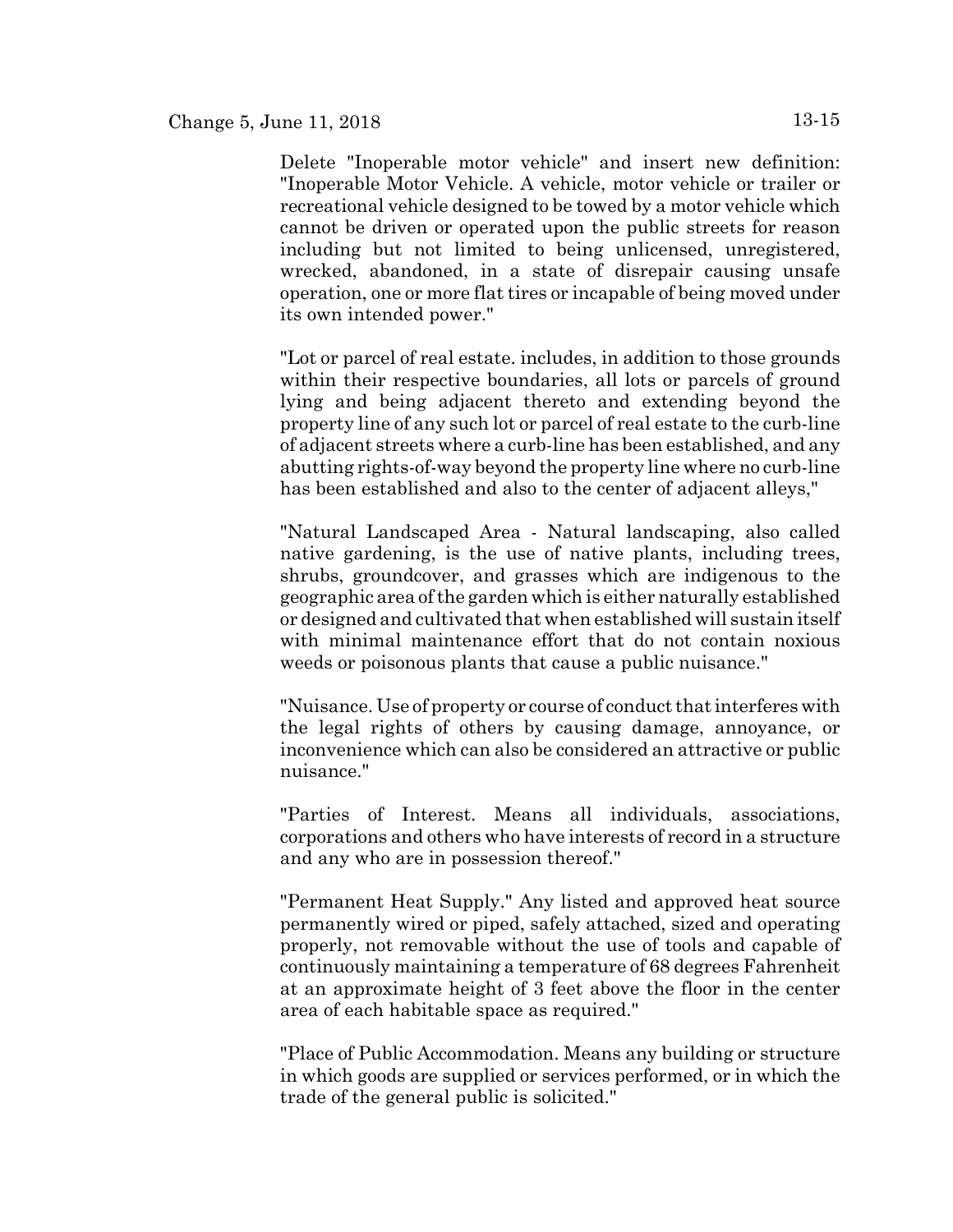"Public Nuisance. Means a nuisance which affects numerous members of the public or the public at large (how many people it takes to make a public is unspecified), as distinguished from a nuisance which only does harm to a neighbor or a few private individuals. A public nuisance is an unreasonable interference with the public's right to property. It includes conduct that interferes with public health, safety, peace or convenience. The unreasonableness may be evidenced by statute, or by the nature of the act, including how long, and how bad, the effects of the activity may be. All structures and appurtenances which are found unfit for human occupation or use within the terms of § 108.1.3 as determined by the Board of Building and Housing Code Appeals are also considered a public nuisance."

"Recreational vehicles. Any vehicular-type unit used primarily for recreational purposes including, but not limited to, boats, boat trailers, personal water craft carriers, personal watercraft trailers, travel trailers, tent trailers, pick-up campers or coaches (designed to be mounted on automotive vehicles), motor coaches, motorized homes, and non-motorized vehicles."

"Rental Unit. Dwelling, dwelling unit, rooming unit, or sleeping unit or any part of a structure used as a home, residence, or sleeping unit by a single person, household unit by any person(s) other than the legal owner of the property which is leased, rented, or otherwise occupied from the owner or other person in control of such unit(s), whether by day, week, month, year or any other term, regardless of monetary exchange."

"Swimming Pool. Means any structure intended for swimming or recreational bathing that contains water more than 24 inches (610 mm) deep. This includes in-ground, above-ground and on-ground swimming pools, hot tubs and spas."

"Trash and Debris. Means all manner of refuse, including but not limited to mounds of dirt, compost, piles of leaves, grass and weed clippings, paper trash, useless fragments of building material, rubble, household items and appliances, items of salvage such as scrap metal and wood, barrels, tires, objects that hold water for an extended time, tree and brush trimmings, and other miscellaneous wastes or rejected matter."

"Turf grass. Refers to all species of grass that are perennial and are typically used for lawns."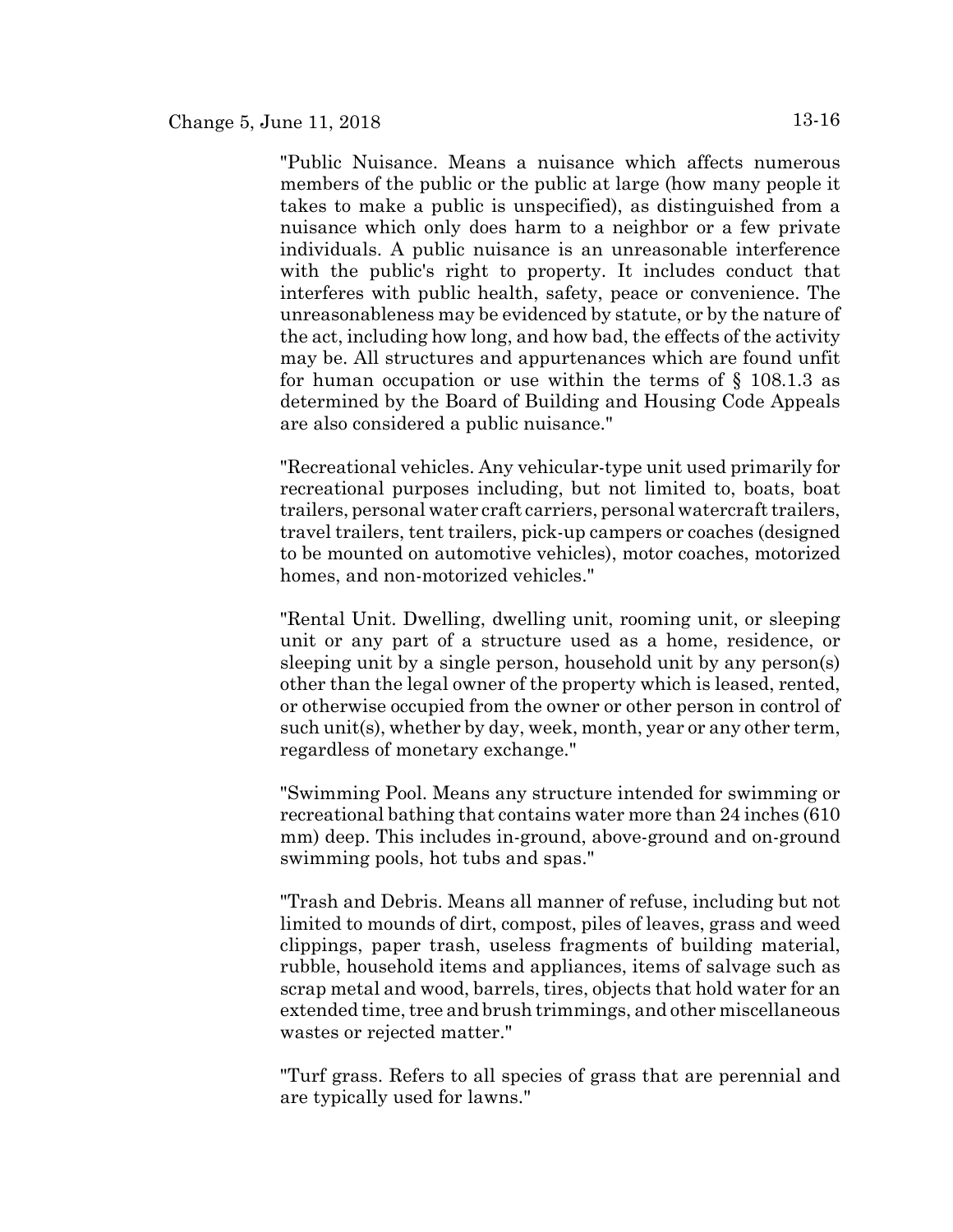"Utility trailers. Any wheeled structure, without motive power, designed to be towed by a motor vehicle and which is generally and commonly used to carry and transport personal effects and/or property."

"Vines. Means a vegetative growth or plant with a long stem that grows along the ground or climbs a support such as, but not limited to: Clematis, Climbing Roses, Honey Suckle, Ivy, Jasmine, Morning Glory, Trumpet Vines, and Wisteria."

"Weeds. A plant other than trees, shrubs, turf grass and cultivated flowers or gardens that is not valued where it is growing and is usually of vigorous growth; especially one that tends to overgrow or choke out more desirable plants."

Section 302.4 Weeds. Insert height in bracket: "10 inches"

Section 302.4 Weeds. Insert new section: "302.4.1 Accumulation or Condition Declared Unlawful.

- (a) Whenever and wherever weeds, shrubbery, rubbish or any other objectionable, unsightly and unsanitary matter of whatever nature shall exist, covering or partly covering the surface of any lot or parcel of real estate within the city so as to produce an unsightly appearance or which may harbor reptiles or rodents, create a fire hazard or result in unsanitary conditions, such a condition is declared to be unlawful, the abatement of which shall be a public necessity.
- (b) Vines that cover 50 percent or more of the ground surface area in a residential front yard, to include side yards if visible from the street, shall not exceed 12 inches in height. Vines used as ground cover, shall be cut back so they do not grow onto any curb, sidewalk, or driveway.
- (c) Bushes and hedges shall be trimmed to prevent encroachment on any sidewalk, walk-way or extend over the curb or edge of a street. Bushes and hedges shall not be allowed to create a visibility triangle issue for vehicles or pedestrians."

Insert new section: "302.4.2 Natural Landscaped Area, Native Gardens shall be allowed for the purposes of vegetated buffers, slormwater retention and control, stabilizing slopes and preventing erosion,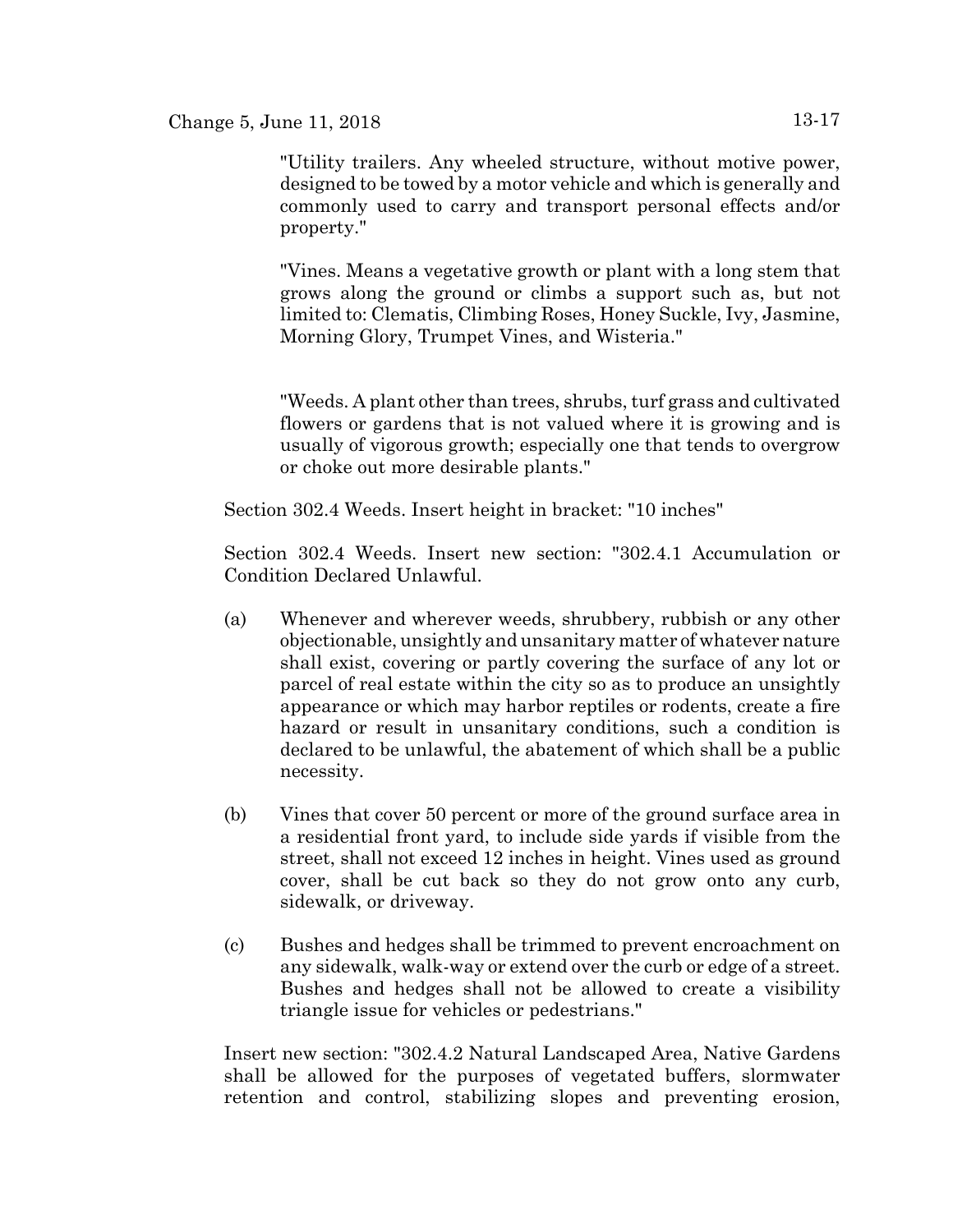supporting birds and other desirable wildlife and establishment of plant communities' native to this region. Natural landscaped areas and native gardens shall not violate the provisions of this code or have a negative impact on any structures or appurtenances nor be permitted to become a public nuisance or fire hazard as determined by the authority having jurisdiction.

Insert new sub-section: "302.8.1 Residential off-street parking. Residential off-street parking shall consist of a parking strip, driveway, garage, stall or combination thereof (collectively referred to as "approved parking surface"). All approved parking surfaces shall be located on the lot it is intended to serve and there shall be vehicular access from each approved parking surface to the public street via an approved curb cut. The portion of the vehicular access lo the public street (approved parking surface such as driveway, parking strip, etc.) that is located on the street right-of-way shall have a hard paved surface."

Insert new sub-section: "302.8.2 Single family detached dwellings and duplexes. For single-family detached dwellings and duplexes, the approved parking surface shall be a hard surface which is comprised either of gravel, asphalt, concrete, pavers, or some combination thereof."

Insert new sub-section: "302.8.3 Attached or multifamily dwellings. For single-family attached dwellings with three (3) or more contiguous units and multiple-family dwellings, all approved parking surfaces shall be paved."

Insert new sub-section: "302.8.4 Front yard parking. It is unlawful for any person to park or store any vehicle or trailer, including but not limited to recreational vehicles and utility trailers, within the front yard in any residential district unless such vehicle is parked on an approved parking surface. It is also unlawful for the registered owner of any such vehicle or trailer to allow another person to park or store a vehicle or trailer within the front yard in any residential district unless such vehicle is parked on an approved parking surface. No more than fifty percent (50%) of the required front yard shall be utilized for an approved parking space."

Exception: Parking in a front yard off of an approved parking surface will be allowed under these special circumstances:

- 1. Temporary loading or unloading.
- 2. When construction, remodeling, maintenance, or repairs are being performed on the property, provided a Temporary Use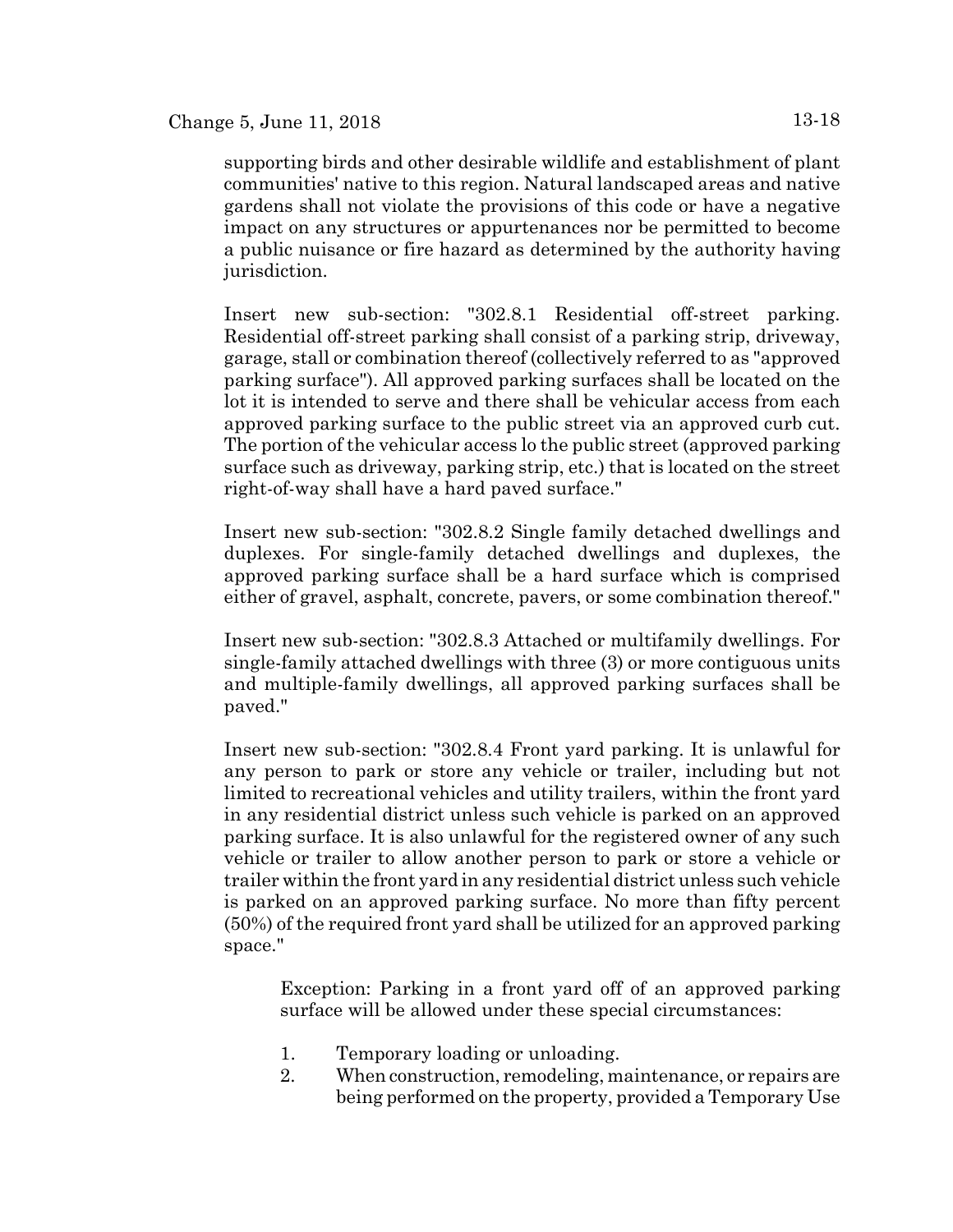Permit is obtained and all applicable requirements of Section 3.18(h) of the Zoning Ordinance are met prior to issuance of the Temporary Use Permit.

3. Parking for isolated, non-recurring gatherings or parties or for visitors. This exception is not intended and shall not be used to provide permanent or semi-permanent parking for extra vehicles."

Insert new sub-section: "302.8.5 Side & Rear yard parking. For single-family detached dwellings and duplexes, residential off-street parking is permitted outside of an approved parking surface only In the side and rear yard provided side and rear yard setbacks are met and remain clear of all vehicles."

Insert new sub-section: "302.8.6 Attached or multifamily dwellings parking. For single-family attached dwellings with three (3) or more contiguous units and multiple-family dwellings, all off-street parking shall be on a paved approved parking surface."

Insert new section. "Section 302.10 Dog to be controlled so as to not commit nuisances. It shall be unlawful for any person owning or having control or custody of any dog to permit the animal to defecate upon the public property of this City or upon the private property of another unless the person immediately remove the feces and properly dispose of it; provided, however, that nothing herein contained authorizes such person to enter upon the private property of another without permission."

Insert new sub-section. "Section 302.10.1 Suitable container or Instrument for removal. It shalt be unlawful for any person to walk a dog on public property of this City or upon the private property of another without carrying at all times a suitable container or other suitable instrument for the removal and disposal of dog feces."

Insert new sub-section. "Section 302.10.2 Seeing Eye Dog. Visually handicapped persons who use Seeing Eye Guide Dogs are exempt from this law."

Section 304.14 Insect Screens. Insert dates in two brackets respectively: "April 1" ... "November 1"

Section 304.10 Stairways, decks, porches and balconies. Insert new language to continue sentence: "and shall not be used for outdoor storage of excessive trash, junk, debris or items with intended purpose for indoor use.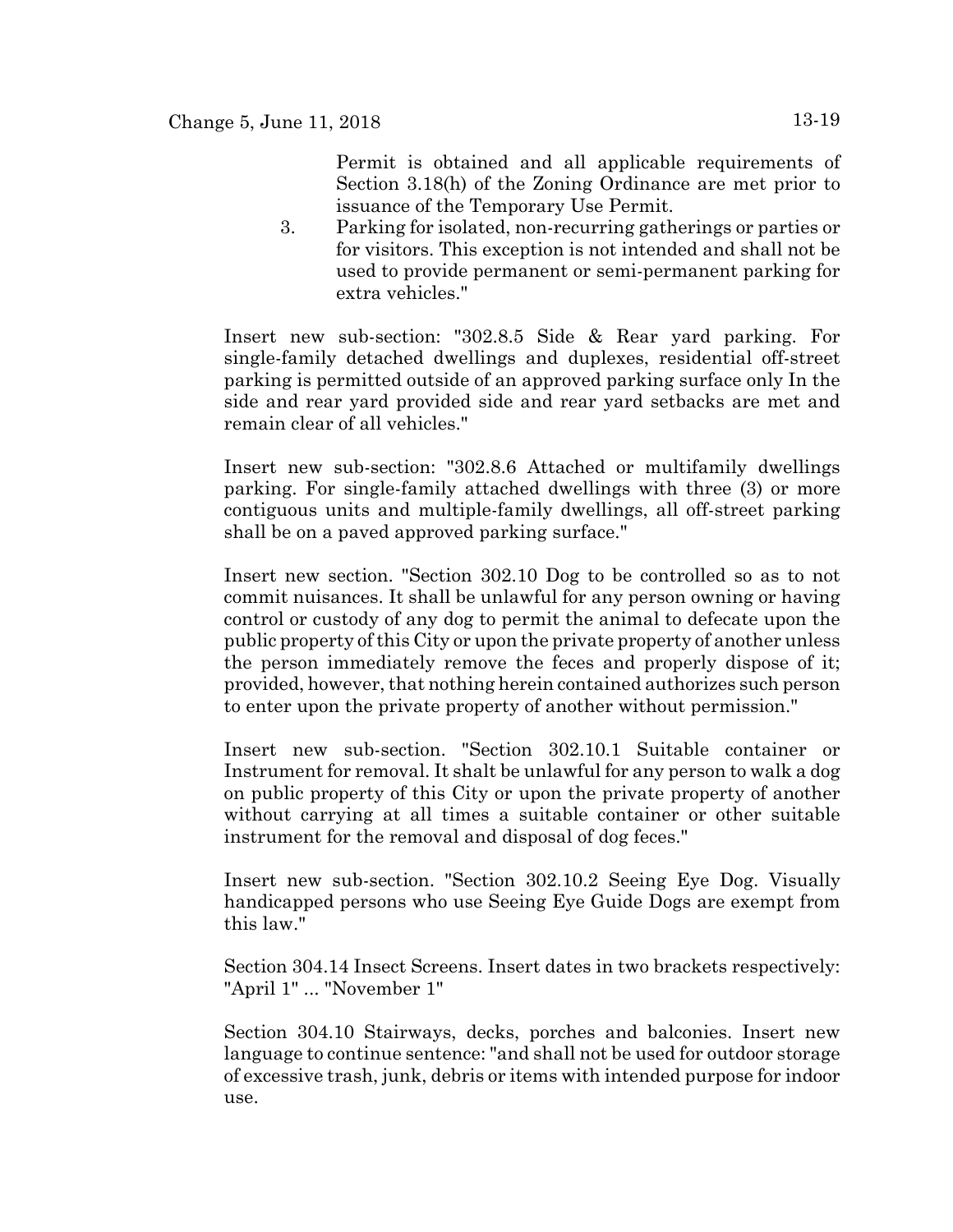Change 5, June 11, 2018  $13-20$ 

Section 308.1 Accumulation of rubbish or garbage. Insert after" ... property and premises," new language to sentence: "including decks, porches, and open carports ..."

Delete Section 602.3 Heat Supply in its entirety and substitute therefor a new section as follows: "Section 602.3 Permanent Heat Supply. Every owner and operator of any building who rents, leases or lets one or more dwelling units or sleeping units on terms, either expressed or implied, to furnish permanent heat supply as defined in Chapter 2 of this Code to the occupants thereof shall supply heat during the period from September 1 to May 1 to maintain a minimum temperature of 68 'F (20'C) in all habitable rooms, bathrooms and toilet rooms. Temporary electrically plugged or fuel burning space heaters are prohibited to be used in place of permanent heat except In an emergency case by case basis."

Section 602.4 Occupiable Work Spaces. Insert dates in two brackets respectively: "September 1" ... "May 1"

Appendix A, Boarding Standards. A 102 Materials insert new subsection "Section A102.4 other approved method(s). The city manager may allow alternative means or methods of boarding structures meeting the intent of this code in the event the requirement herein is determined to be impractical or cost infeasible." (Ord. #7-01, Sept. 2001, as replaced by Ord. #7-08, Jan. 2008, and Ord. #16-2014, Dec. 2014)

**13-203.--13-209. Deleted**. (as deleted by Ord. #16-2014, Dec. 2014)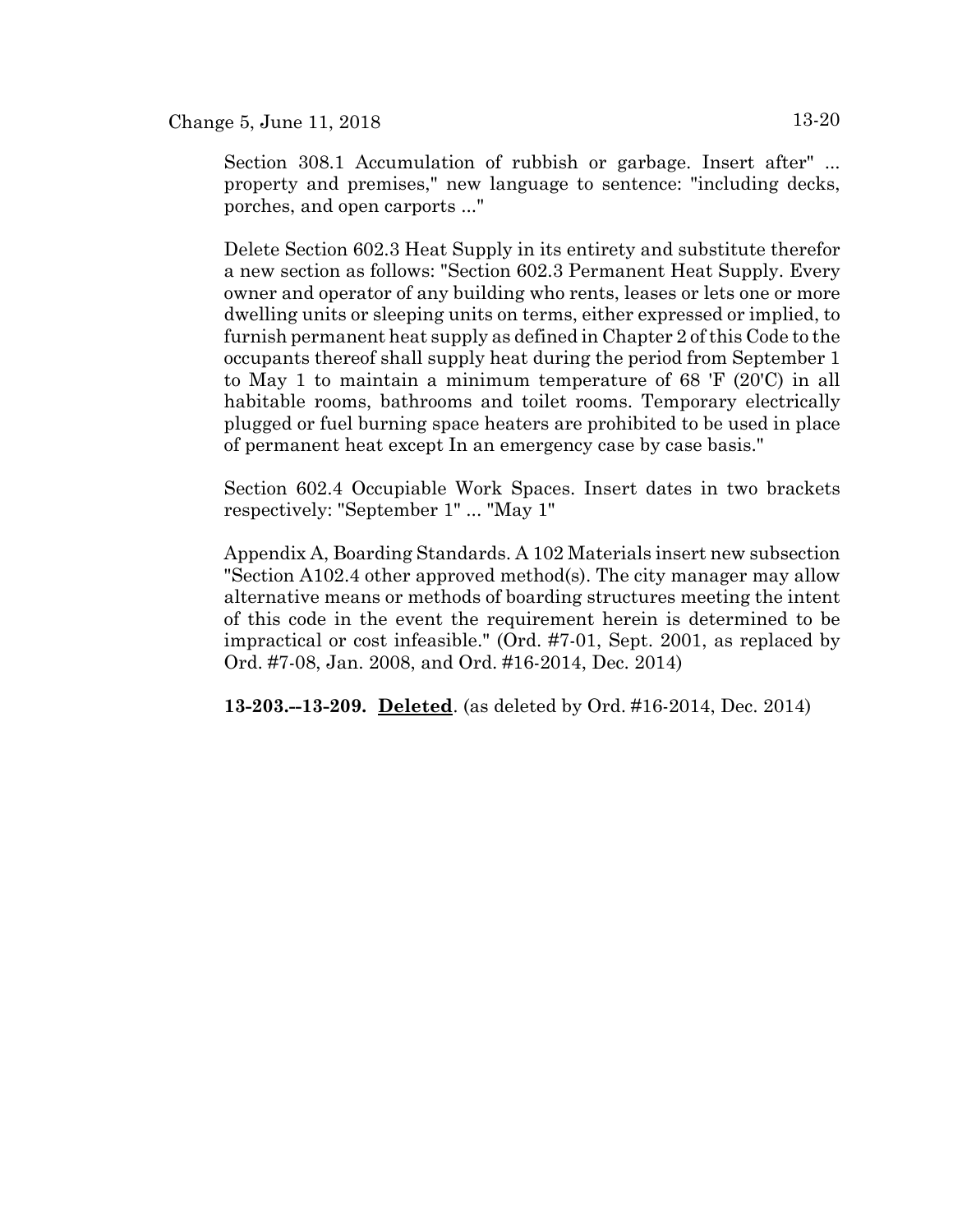#### **CHAPTER 3**

### **JUNKED VEHICLES1**

### **SECTION**

- 13-301. Definitions.
- 13-302. Declared public nuisance.
- 13-303. Notice to remove.
- 13-304. Removal by city.
- 13-305. Exemptions from chapter.
- 13-306. Penalty for violation.

**13-301. Definitions**. For the purposes of this chapter, the following terms, phrases, words and their derivatives shall have the meanings given herein:

(1) "City manager." "City manager" shall mean the city manager or the city manager's duly authorized designee.

(2) "Junked vehicle." Any motorized or non-motorized vehicle, including but not limited to campers, trailers and semi-trailers, the condition of which is one or more of the following: wrecked, abandoned, discarded, in a state of disrepair, lacking vital component parts, or poses a safety hazard.

(3) "State of disrepair." Exhibiting one (1) or more of the following characteristics: inoperable under its own power (if a motor vehicle), without one (1) or more wheels or inflated tires, burned throughout, with more than one (1) broken window, or in a generally unusable condition. (Ord. #16-03, July 2003)

**13-302. Declared public nuisance**. The location or presence of any junked vehicle on any street, roadway, right-of-way, lot, tract, or parcel of land, or portion thereof, occupied or unoccupied, improved or unimproved, within the city, shall be deemed a public nuisance and it shall be unlawful for any person to cause or maintain such public nuisance on the property of another, or to suffer, permit or allow the same to be placed, located, maintained or to exist upon his or her own real property. (Ord. #16-03, July 2003)

**13-303. Notice to remove**. Whenever any junked vehicle is found in the city in violation of an ordinance, the city manager shall cause the owner or occupant of the premises on which such vehicle is located, or the owner of said vehicle, to be served with a notice to remove such vehicle within ten (10) days after service of such notice. It shall be unlawful for the owner or occupant of the

<sup>1</sup> Municipal code reference

Motor vehicle regulations generally: title 15.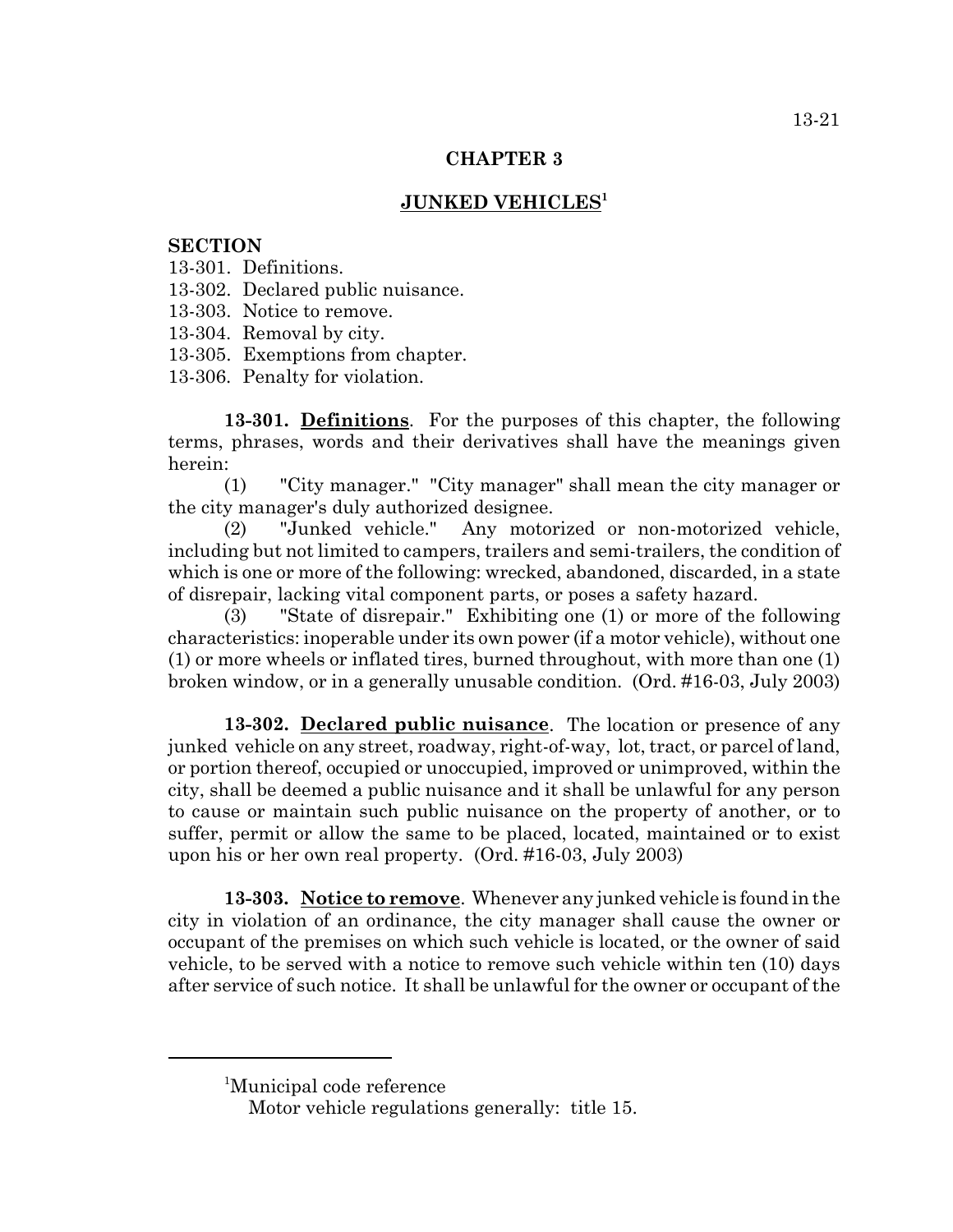premises, or owner of the vehicle, to fail, neglect or refuse to obey such notice within ten (10) days after service of the same. (Ord. #16-03, July 2003)

**13-304. Removal by city**. If the premises on which a junked vehicle is located contrary to this chapter is unoccupied and the owner or agent thereof cannot be found, or by permission of the owner of the premises, the city manager shall abate such public nuisance by having said vehicle impounded. If any junked vehicle is located on a roadway or public right-of-way and has not been removed within ten (10) days of notice, the city manager shall abate such public nuisance by impounding the vehicle. If any junked vehicle is located on a roadway or public right-of-way causing a safety hazard, the city manager may immediately remove said vehicle for safety purposes. Such impoundment and disposition shall not relieve any person from liability for penalty upon conviction for violating other provisions of this chapter, but is in addition to any other penalty. (Ord. #16-03, July 2003)

**13-305. Exemptions from chapter**. This chapter, as well as the motor vehicle provisions contained in chapter 2 of this title, shall not apply to:

(1) Any vehicle that is confined within a completely enclosed structure that is an approved structure within the zoning district it is located upon, such as a garage.

(2) Any vehicle in an appropriate storage place maintained in an officially designated place and manner by the city.

(3) Vehicles retained by the owner for antique collection purposes rather than for salvage or for transportation.

(4) Vehicles stored by a member of the armed forces of the United States who is on active duty assignment and stored with the permission of the property owner. (Ord. #16-03, July 2003, as amended by Ord. #10-08, March 2008)

**13-106. Penalty for violation**. Any person violating this chapter, upon conviction, shall be fined no more than fifty dollars (\$50.00). (Ord. #16-03, July 2003)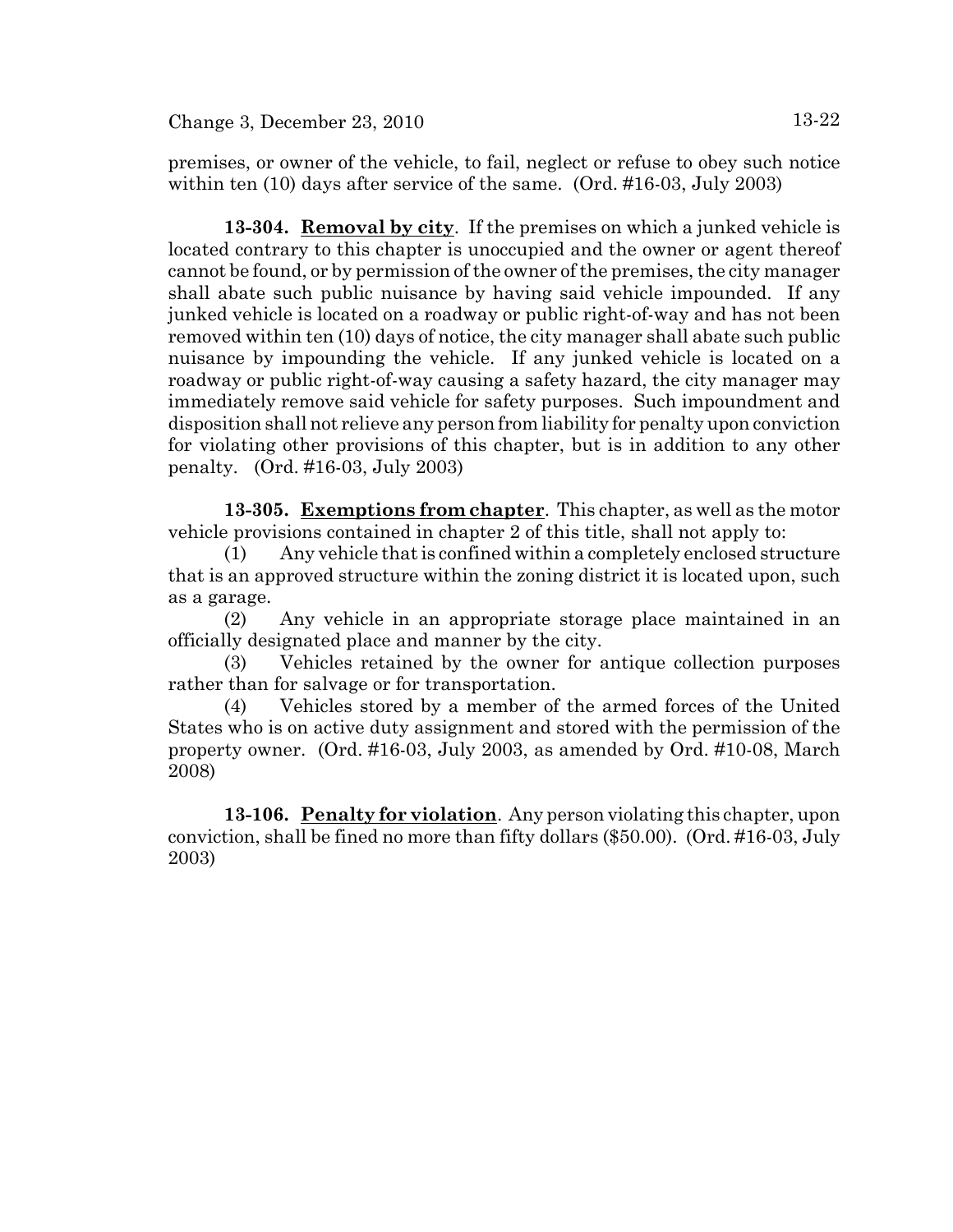### **CHAPTER 4**

# **TREES1**

### **SECTION**

13-401. Unlawful to cut.

13-402. Public tree care.

13-403. Tree topping.

13-404. Pruning and clearance.

13-405. Dead or diseased tree removal on private property.

13-406. Interference.

**13-401. Unlawful to cut**. It shall be unlawful for any person to cut, top, prune, trim, or remove any tree on any city greenbelt, right-of-way, park, or other city property without the written permission of the city manager. (1969 Code, § 16-3)

**13-402. Public tree care**. (1) The city shall have the right to plant, prune, maintain and remove trees, plants and shrubs, or parts thereof within the lines of all streets, lanes, circles, squares, and public grounds, as may be necessary to ensure public safety or to preserve or enhance the symmetry and beauty of such public grounds.

(2) Private persons, businesses or organizations may be allowed to plant trees within the right-of-way of any city street or upon other city property, provided such plantings may only be done with the written permission of the city manager. (1969 Code, § 16-4)

**13-403. Tree topping**. It shall be unlawful as a normal practice to top any tree on city-owned property. Topping is defined as the severe cutting back of limbs to stubs larger than three (3) inches in diameter within the tree's crown to such a degree so as to remove the normal canopy and disfigure the tree. Trees severely damaged by storms or other causes, or certain trees under utility wires or other obstructions where other pruning practices are impractical are exempted. (1969 Code, § 16-5)

**13-404. Pruning and clearance**. The city shall have the right to prune, cut, clear, or remove any tree, shrub, bush, or flower on public or private property which overhangs any street, right-of-way or public easement within the city so as to constitute a hazard to the safety or property of any person upon such street, right-of-way or easement, or to prune, cut, clear or remove any tree,

<sup>1</sup> Municipal code reference

Tree board: title 2, chapter 3.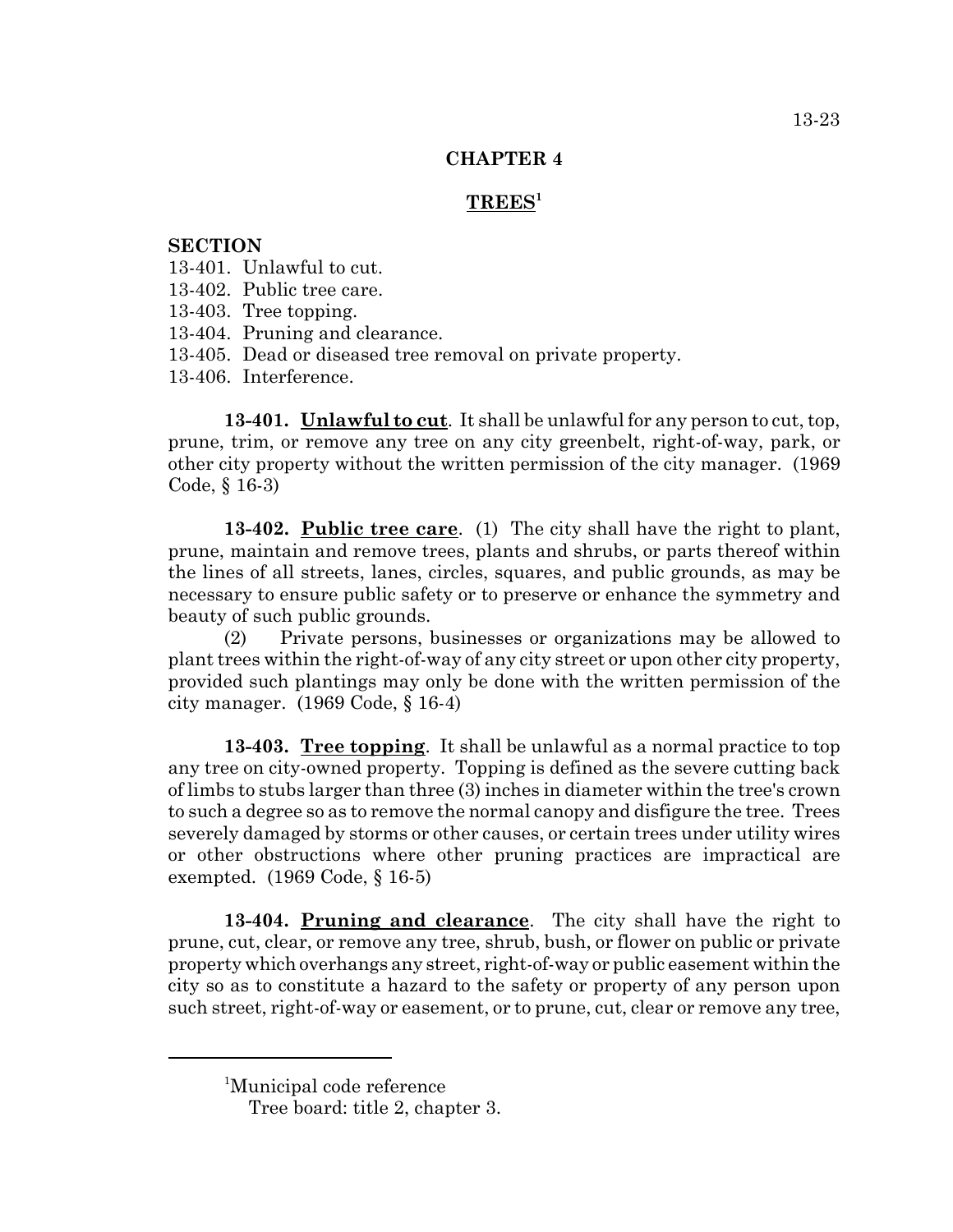13-24

shrub, bush or flower on public or private property when such interferes with the proper spread of light along the street from a street light, or interferes with the visibility of any traffic control device or sign, or interferes with pedestrian travel, or interferes with the safe line of sight along any street or roadway, or which is injurious or a potential threat to sewers, electrical power lines, gas lines, water lines, or other public improvement.

When it becomes necessary to prune, cut, clear or remove any tree, shrub, bush or flower pursuant to this section, the city will attempt to minimize the amount of pruning, cutting, clearance and removal of trees necessary to accomplish the safety objective undertaken. (1969 Code, § 16-6)

**13-405. Dead or diseased tree removal on private property**. The city shall have the right to cause the removal of any dead or diseased trees on private property within the city when such trees harbor insects or disease which constitute a potential threat to other trees within the city. The city will notify in writing the owners of the property on which such trees are located to remove the same. Removal shall be done by said owners at their own expense within sixty (60) days after the date of service of notice. Notice shall be deemed served when sent by certified mail to the owner at the address shown on the official city property tax roll.

In the event of failure of owners to comply with such provisions, the city shall have the authority to remove such trees and charge the cost of removal to the property owners. The cost of such removal shall constitute a lien on the property. (1969 Code, § 16-7)

**13-406. Interference**. It shall be unlawful for any person to prevent, delay or interfere with the city or any of its agents while engaging in and about the planting, cultivating, mulching, pruning, spraying, or removing of any trees as authorized in this chapter. (1969 Code, § 16-8)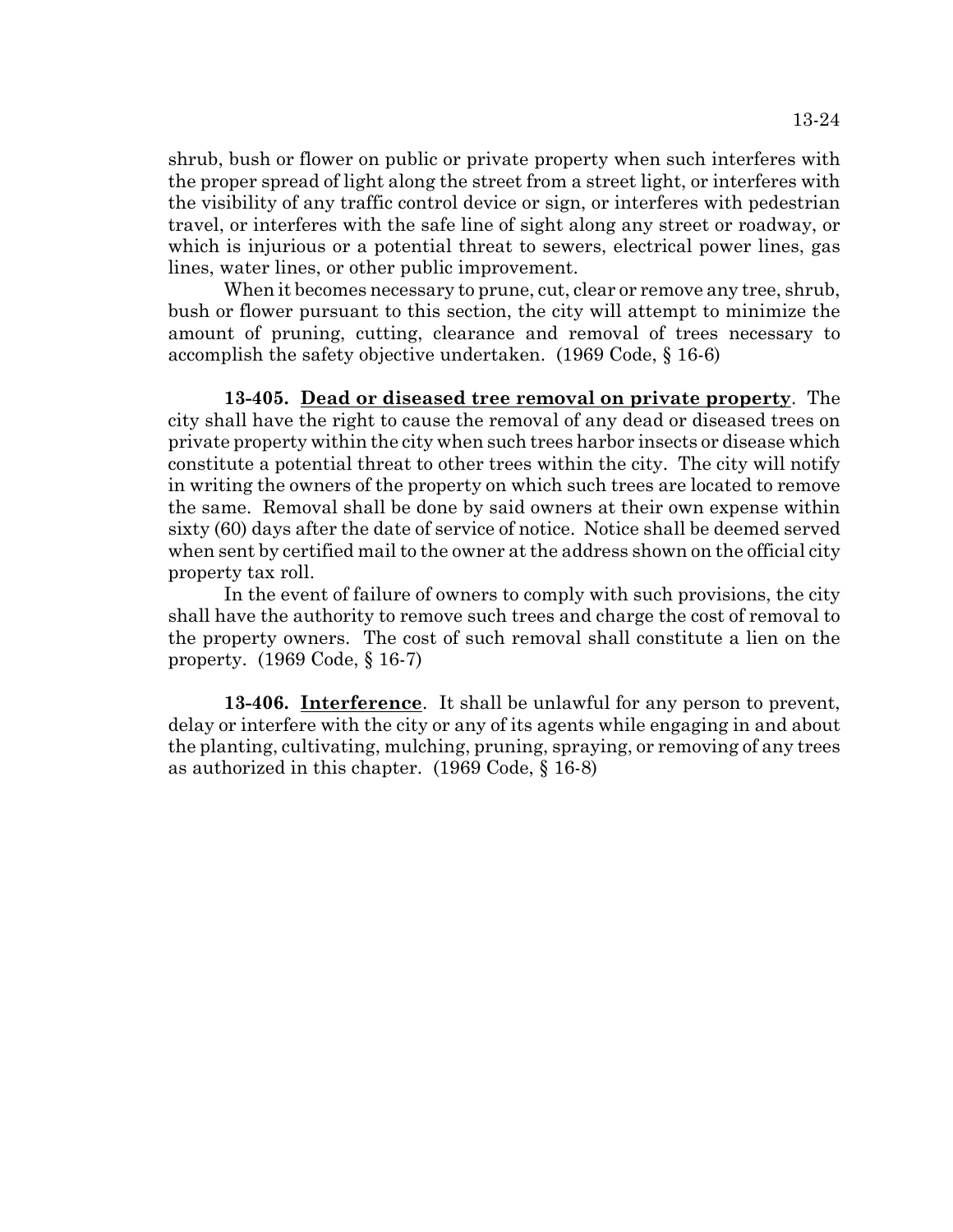# **CHAPTER 5**

# **RESIDENTIAL RENTAL DWELLING UNIT INSPECTIONS**

### **SECTION**

- 13-501. Purpose.
- 13-502. Authority.
- 13-503. Definitions.
- 13-504. Residential rental inspection districts.
- 13-505. Notice requirements.
- 13-506. Inspection program.
- 13-507. Exemptions.
- 13-508. Powers of the director.
- 14-509. No fee schedule.
- 13-510. Appeals.
- 13-511. Powers supplemental.
- 13-512. Failure to comply penalty.

**13-501. Purpose**. The purpose of this chapter is to promote the public health, safety and welfare of the citizens of Oak Ridge by providing for the establishment of residential rental inspection districts and providing for inspection of residential rental dwelling units that are deteriorated or are in the process of deteriorating for compliance with applicable housing, building, plumbing, electrical, fire, health, and related codes. (as added by Ord. #1-07, Jan. 2007)

**13-502. Authority**. This chapter is adopted pursuant to the authority granted to the city under public chapter 949 of the Public Acts of 2006, as codified in Tennessee Code Annotated, §§ 13-21-301 through 13-21-314. (as added by Ord. #1-07, Jan. 2007)

**13-503. Definitions**. The following words, terms and phrases, when used in this chapter, shall have the meanings ascribed to them in this section, unless the context clearly indicates a different meaning:

(1) "City." City means the City of Oak Ridge, Tennessee.

(2) "City manager." City manager means the city manager or the city manager's duly authorized designee.

(3) "Deteriorated." Deteriorated means any structure or vacant or unimproved lot or parcel in a predominately built-up neighborhood:

(a) Which, because of physical condition or use, is regarded as a public nuisance at common law or has been declared a public nuisance in accordance with local housing, building, plumbing, electrical, fire, health, or related codes;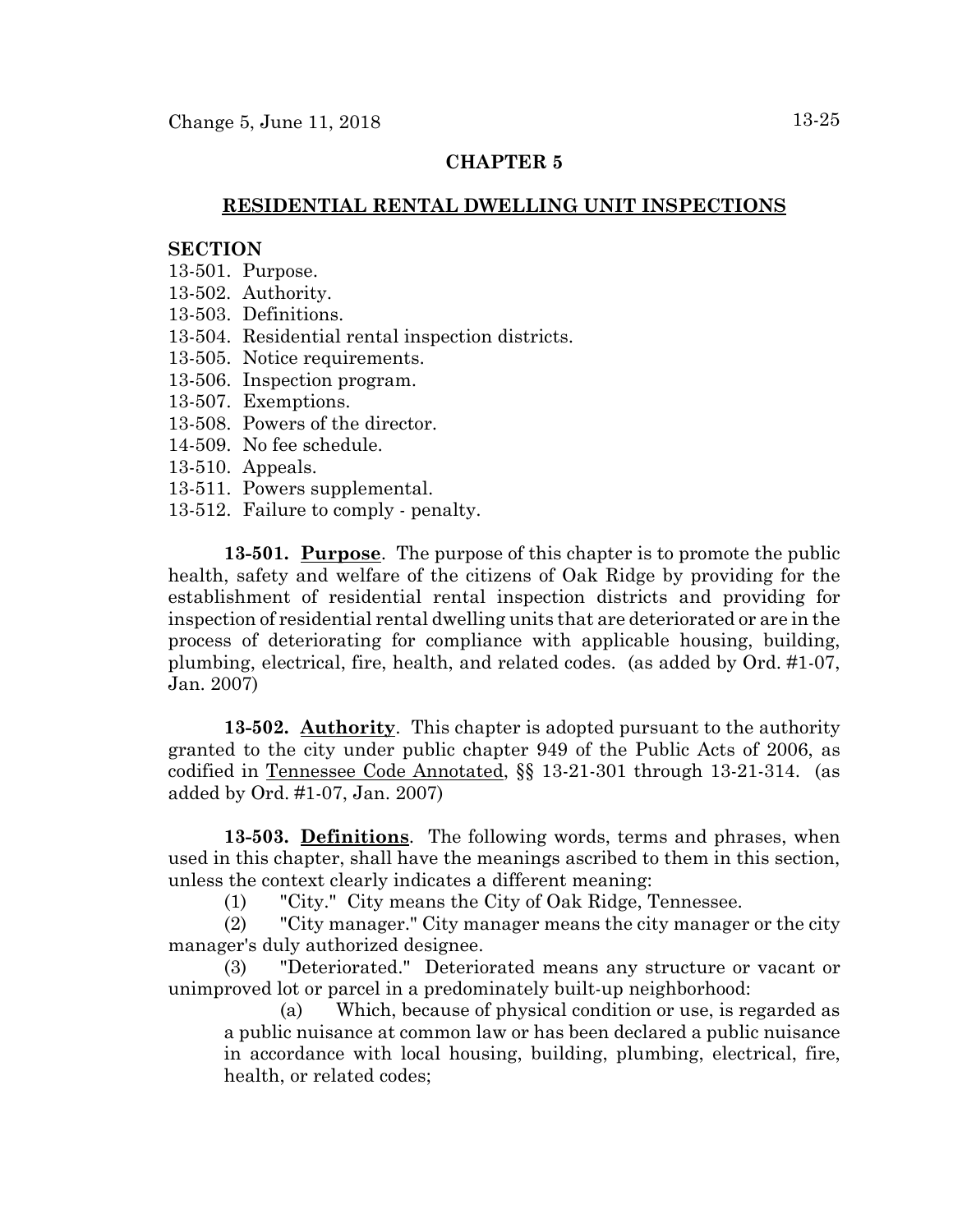(b) Which, because of physical condition, use, or occupancy is considered an attractive nuisance;

(c) Which, because it is dilapidated, unsanitary, unsafe, vermin-infested, or other condition, has been designated by the appropriate agency, department, or board as unfit for human habitation or use;

(d) Which is a fire hazard, or is otherwise dangerous to the safety of persons or property;

(e) From which the utilities, plumbing, heating, sewerage, or other facilities have been disconnected, destroyed, removed, or rendered ineffective so that the property is unfit for human habitation or use;

(f) Which, by reason of neglect or lack of maintenance, has become a place for accumulation of trash and debris, or a haven for rodents or other vermin;

(g) Which has been tax delinquent for a period of at least three (3) years; or

(h) Which has not been rehabilitated within the time constraints placed upon the owner or party in interest by the city.

(4) "Director." Director means the director of the community development department or the director's designee.

(5) "Dwelling." Dwelling means any building or structure, or part thereof, used and occupied for human occupation or use or intended to be so used, and includes any outhouses and appurtenances belonging thereto or usually enjoyed therewith.

(6) "Dwelling unit." Dwelling unit means a building or structure or part thereof that is used for a home or residence by one (1) or more persons who maintain a household. Dwelling units include, but are not limited to, single family houses, multiple family houses, apartments, condominiums, and townhouses. Dwelling units specifically do not include hospitals, nursing homes, or retirement homes.

(7) "Owner." Owner means the holder of the title to real property and every mortgagee of record.

(8) "Parties in interest." Parties in interest means all individuals, associations, corporations, and others who have interests of record in a structure and any who are in possession thereof.

(9) "Residential rental dwelling unit." Residential rental dwelling unit means a dwelling unit that is leased or rented to one (1) or more tenants. However, a dwelling unit occupied in part by the owner thereof shall not be construed to be a residential rental dwelling unit unless otherwise provided by the zoning ordinance.

(10) "Structure." Structure means any dwelling or place of public accommodation or vacant building or structure suitable as a dwelling or place of public accommodation. (as added by Ord. #1-07, Jan. 2007, and amended by Ord. #09-2013, Sept. 2013)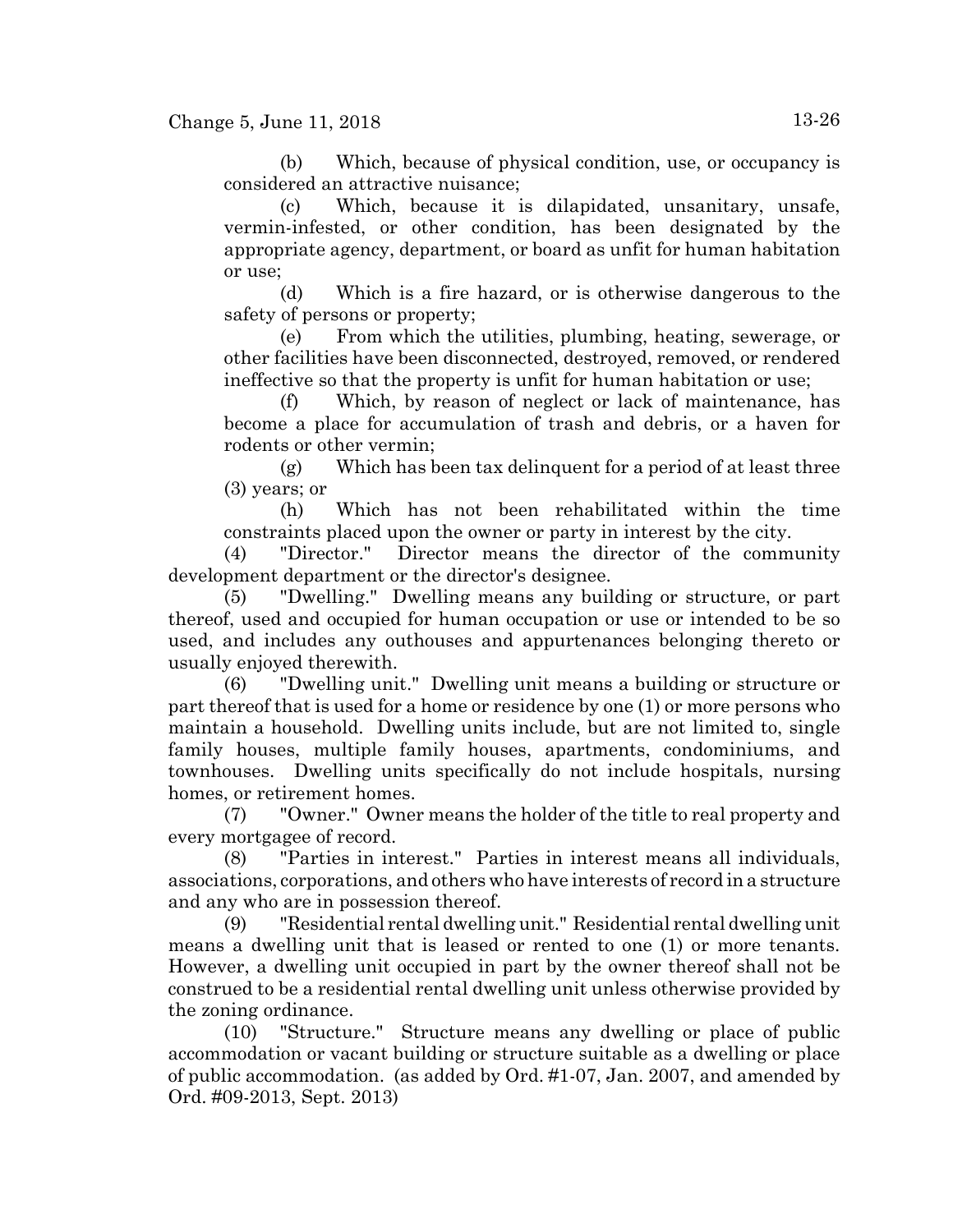**13-504. Residential rental inspection districts**. (1) The provisions of this chapter shall apply to residential rental dwelling units located within a residential rental inspection district. Residential rental inspection districts are those geographic areas designated by city council, by ordinance, that are found to meet the following criteria:

(a) There is a need to protect the public health, safety and welfare of the occupants of dwelling units inside the geographic area;

(b) The residential rental dwelling units within the geographic area are either deteriorated or in the process of deteriorating or the residential rental dwelling units are in the need of inspection by the city to prevent deterioration, taking into account the number, age and condition of residential rental dwelling units inside the geographic area; and

(c) The inspection of residential rental dwelling units inside the geographic area is necessary to maintain the health, safety and welfare of tenants and other residents living in the geographic area.

Nothing in this subsection shall be construed to authorize a city-wide residential rental inspection district and the boundaries of the residential rental inspection district shall be limited to such areas that meet the criteria set forth in this subsection.

(2) The city hereby declares the following geographic area(s) to be residential rental inspection districts based upon the findings outlined above in  $§ 13-504(1):$ 

(a) Manhattan District Overlay. The geographic area of this district is established by zoning designation. The Manhattan District Overlay is a zoning overlay district contained in the zoning ordinance pertaining to the older core neighborhoods.

(b) (Intentionally left blank)

(3) Any residential rental inspection district established pursuant to the authority of this chapter shall exist for a period not to exceed ten (10) years from the date of adoption of the ordinance creating such residential rental inspection district. Nothing contained herein shall preclude the re-establishment of any residential rental inspection district by ordinance as authorized by this chapter. (as added by Ord. #1-07, Jan. 2007, and amended by Ord. #09-2013, Sept. 2013)

**13-505. Notice requirements**. (1) City's notice to owners and parties in interest. The director shall make reasonable efforts to notify owners and parties in interest of residential rental dwelling units located within the designated residential rental inspection districts of the provisions of this chapter within a reasonable time after such area is designated as a residential rental inspection district. Such notice shall include, at a minimum, summary of the provisions of this chapter. Notice sent by regular first class mail to the last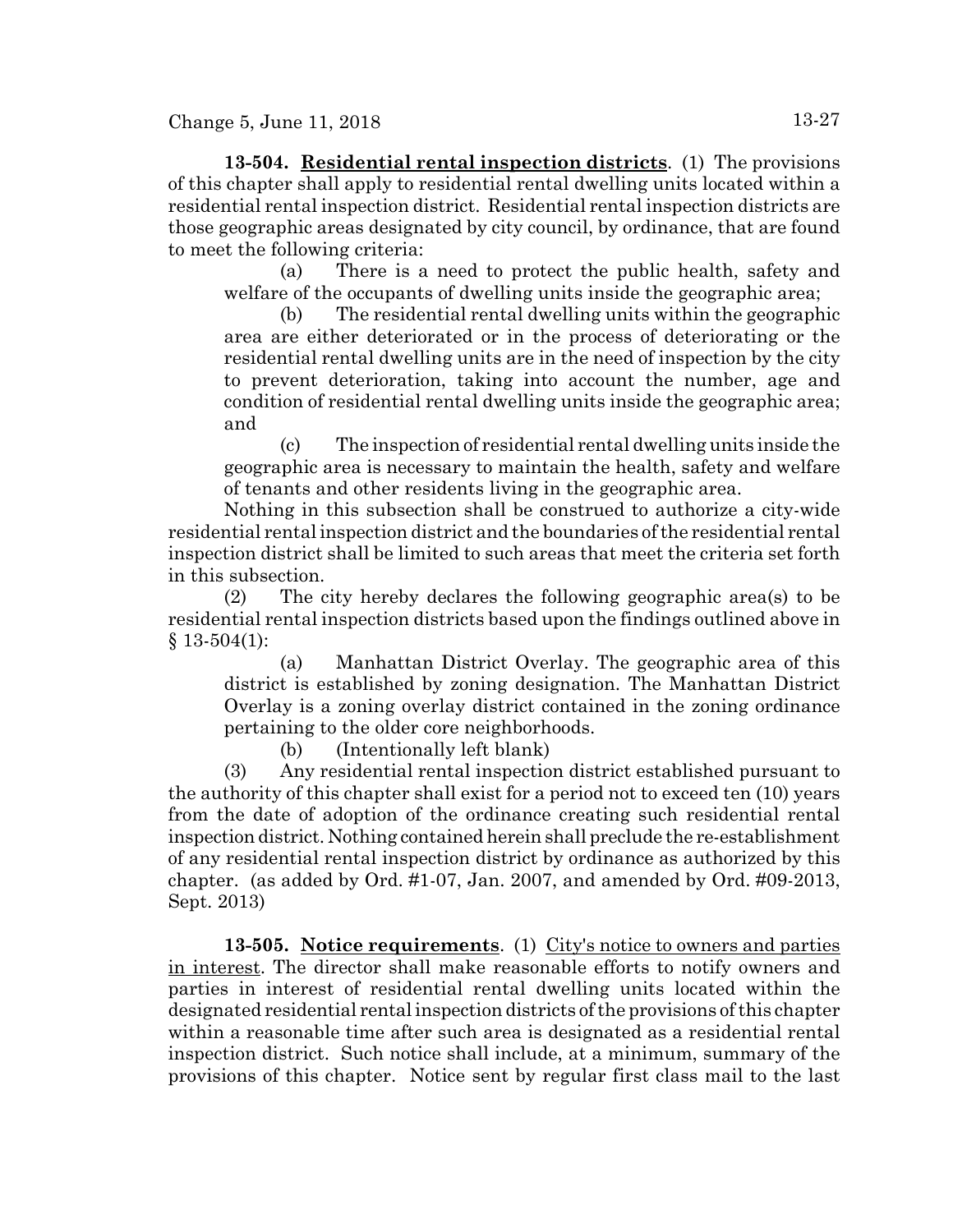known address of the owner or party in interest shall be deemed compliance with this subsection.

(2) Notice to the city. All owners and parties in interest of dwelling units located within a residential rental inspection district shall notify the director, in writing, of whether their property is a residential rental dwelling unit. The city may develop a form for such purposes. There shall be no registration fee or a fee of any kind associated with the written notification. The director shall not require that the written notification from the owner or party in interest of a dwelling unit subject to this chapter be provided to the director in less than sixty (60) days after the adoption of an ordinance establishing a residential rental inspection district. However, there shall be no penalty for the failure of an owner or party in interest of a residential rental dwelling unit to comply with the provisions of this subsection, unless and until the director provides actual or written notice to the property owner or party in interest. Notice sent by regular first class mail to the last known address of the owner or party in interest shall be deemed compliance with this subsection. (as added by Ord. #1-07, Jan. 2007)

**13-506. Inspection program**. (1) Initial inspections. Upon establishment of a residential rental inspection district in accordance with this chapter, the director may, in conjunction with the written notifications as provided for in this chapter, proceed to inspect dwelling units that are either deteriorated or in the process of deteriorating located in the designated residential rental inspection district. The director is authorized to inspect residential rental dwelling units that are either deteriorated or in the process of deteriorating to determine if the dwelling units are being used as a residential rental property and to determine if the dwelling units are in compliance with applicable housing, building, plumbing, electrical, fire, health or related codes.

(2) Periodic inspections. Except as provided in  $\S 13-506(3)$ , following the initial inspection of a residential rental dwelling unit found to be deteriorated or in the process of deteriorating, the director may inspect periodically any residential rental dwelling unit that is deteriorated or in the process of deteriorating that is not otherwise exempted by this chapter.

 $(3)$  Follow-up inspections. Following the initial or periodic inspection of a residential rental dwelling unit found to be deteriorated or in the process of deteriorating and which is subject to this chapter, the director has the authority to require the owner or party in interest of such dwelling unit to submit to such follow-up inspections of the dwelling unit as the director deems necessary, until such time as the dwelling unit is brought into compliance with the provisions of all applicable housing, building, plumbing, electrical, fire, health or related codes. (as added by Ord. #1-07, Jan. 2007)

**13-507. Exemptions**. Following the initial or periodic inspection of a residential rental dwelling unit found to be deteriorated or in the process of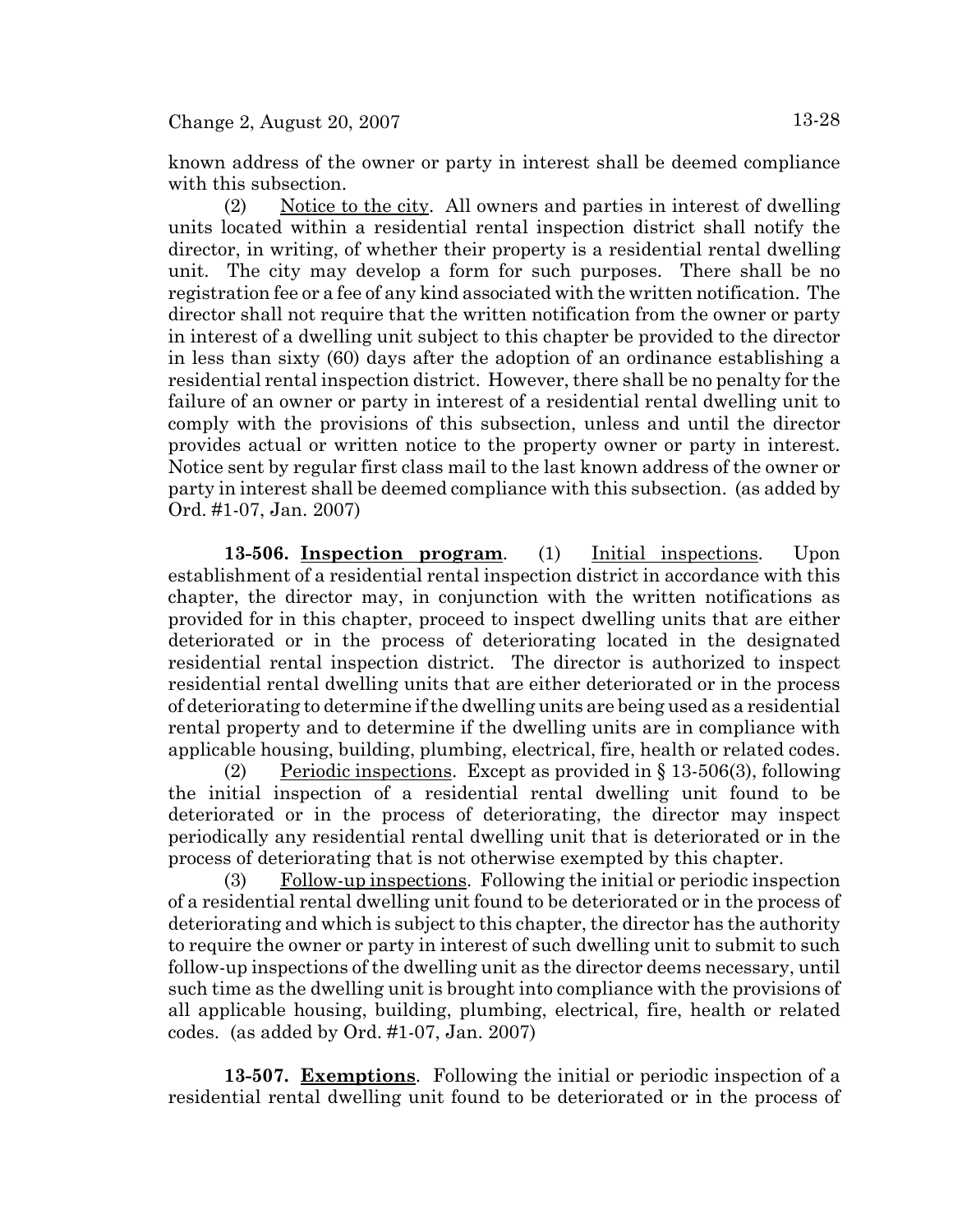deteriorating, and provided that there are no violations of applicable codes and ordinances, or such violations are remedied in a timely manner, the director shall provide to the owner or party in interest of such residential rental dwelling unit an exemption from this chapter for a minimum of four (4) years. For the purposes of this section, timely manner shall be construed to mean less than ninety (90) days after the owner has been given notice of violation. If a residential rental dwelling unit has been issued a certificate of occupancy within the last four (4) years, an exemption shall be granted for a minimum period of four (4) years from the date of the issuance of the certificate of occupancy by the city. If the residential rental dwelling unit becomes in violation of housing, building, plumbing, electrical, fire, health or related codes during the exemption period, the director may revoke the exemption granted by this section. (as added by Ord. #1-07, Jan. 2007)

**13-508. Powers of the director**. The director is authorized to exercise such powers as may be necessary or convenient to carry out and effectuate the purposes and provisions of this chapter, including the following powers to:

(1) Investigate conditions in the city in order to determine which residential rental dwelling units therein are deteriorated or in the process of deteriorating.

(2) Administer oaths, affirmations, examine witnesses, issue subpoenas and receive evidence.

(3) Enter upon the premises for the purpose of making examinations and inspections; provided, the director may enter inside the dwelling unit only with the consent of the person in possession, or with a validly issued search warrant or administrative inspection warrant, or in the event of an emergency presenting an immediate threat to the health, safety, and welfare of the persons in possession. Such entry shall comply in all respects with the Fourth Amendment of the United States Constitution as well as Article I, Section 7, of the Tennessee Constitution. Such entry shall be made in such manner as to cause the least possible inconvenience to the persons in possession.

(4) Appoint and fix the duties of such officers, agents and employees as the City deems necessary to carry out the purposes of this chapter.

(5) Delegate any of such functions and powers under this chapter to such officers and agents as the director may designate. (as added by Ord. #1-07, Jan. 2007)

**13-509. No fee schedule**. No fee schedule shall be established to administer the provisions of this chapter. In addition, no fee shall be charged to an owner or party in interest for an inspection of a dwelling unit subject to this chapter who has submitted a written notification to the director as to the identity of such unit owner or party in interest as provided in § 13-505(2), nor shall a fee be charged for a subsequent inspection of a residential dwelling unit that has received an exemption from the residential inspection ordinance for a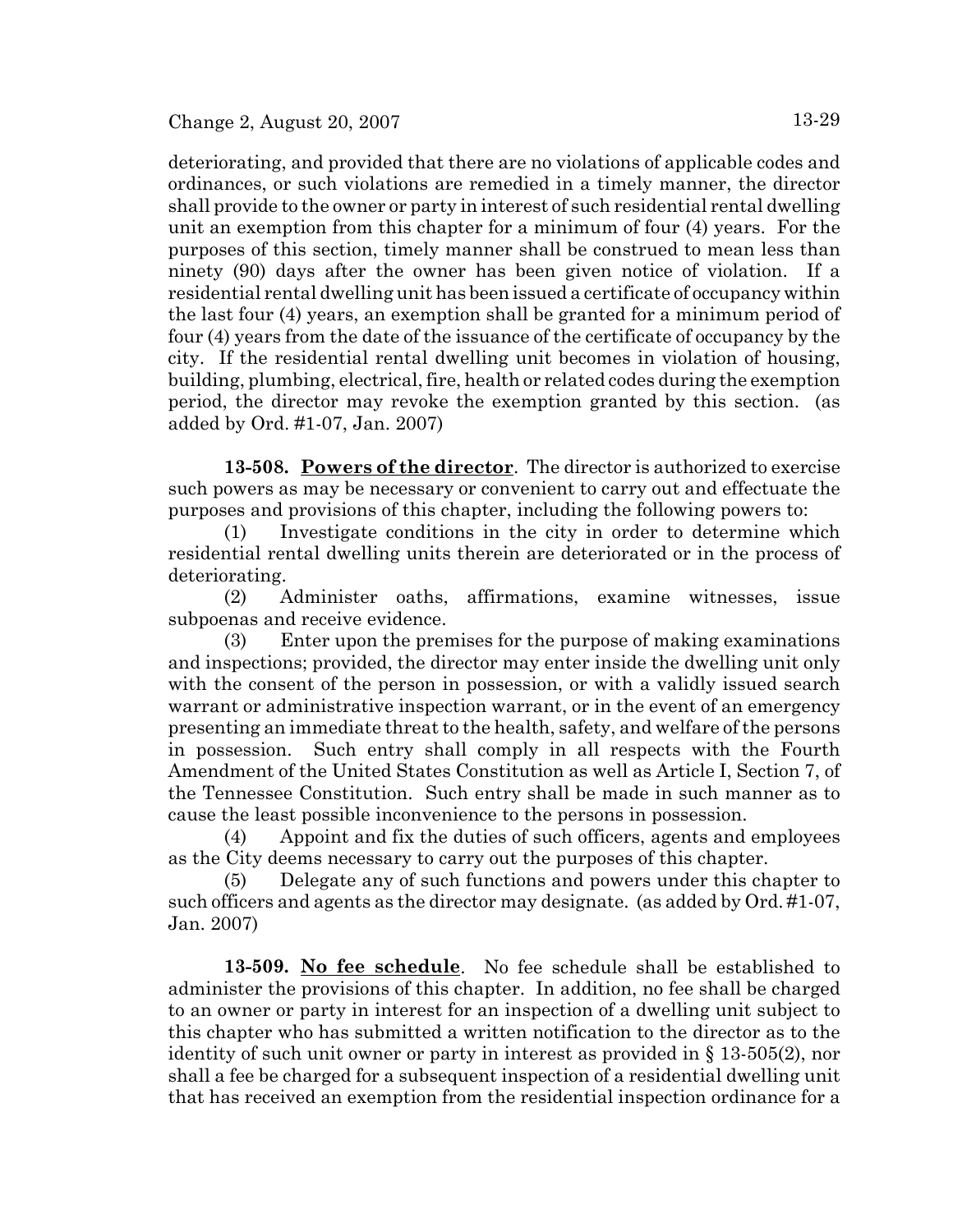Change 2, August 20, 2007 13-30

minimum of four (4) years pursuant to  $\S 13-507$ . (as added by Ord. #1-07, Jan. 2007)

**13-510. Appeals**. An owner or party in interest may appeal any order of the city issued pursuant to this chapter to the board of building and housing code appeals. The owner or party in interest may request and shall be granted a hearing before the board, provided, that such person shall file in the office of the director a written petition completed pursuant to the rules, regulations and requirements of the board, within twenty (20) days after the date on which the order was served upon the owner or party in interest. (as added by Ord. #1-07, Jan. 2007)

**13-511. Powers supplemental**. Nothing in this chapter shall be construed to abrogate or impair the powers of the courts or of any department of the city to enforce any provisions of its charter or its ordinances or regulations, nor to prevent or punish violations thereof, and the powers conferred by this chapter shall be in addition and supplemental to the powers conferred by any other law. (as added by Ord. #1-07, Jan. 2007)

**13-512. Failure to comply - penalty**. An owner or party in interest, upon willful failure or refusal to comply with the notice or inspection requirements authorized by this chapter, shall be subject to a penalty of fifty dollars (\$50.00) per day for each day of violation. (as added by Ord. #1-07, Jan. 2007)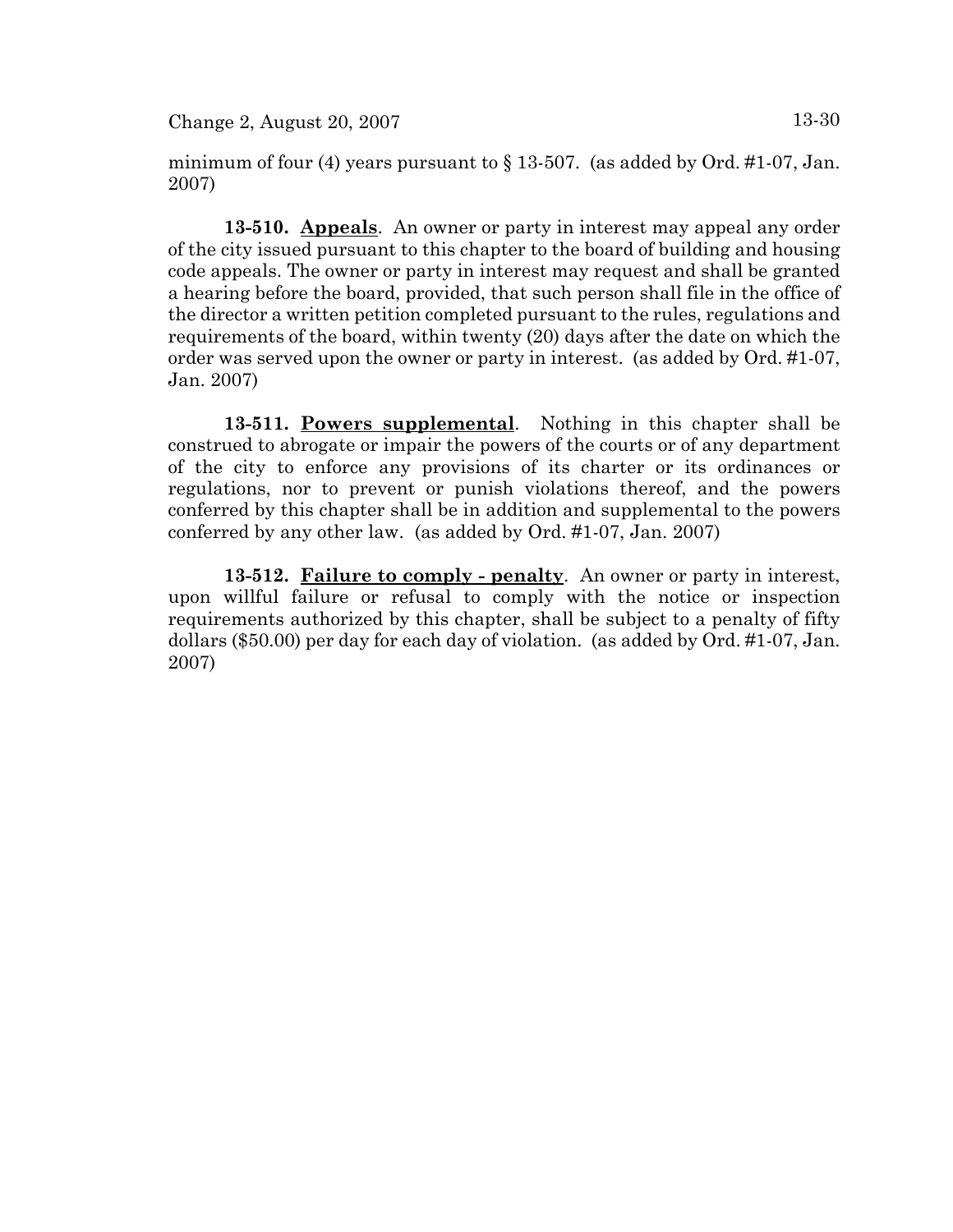# **CHAPTER 6**

# **OAK RIDGE LAND BANK CORPORATION**

#### **SECTION**

- 13-601. Legislative authority.
- 13-602. Findings.
- 13-603. Creation.
- 13-604. Board of directors.
- 13-605. Meetings, quorum, majority vote, officers, rules and regulations, removal, compensation, organization, minutes, report, audit.
- 13-606. Powers.
- 13-607. Taxation.
- 13-608. Real property inventory list.
- 13-609. Conveyance of property.
- 13-610. Priorities for the use of real property in the land bank.
- 13-611. Appeal procedure.
- 13-612. Dissolution.

**13-601. Legislative authority.** The city meets all requirements of, and is therefore authorized by, Tennessee Code Annotated,  $\S$  13-30-104(a)(1) to establish a pilot program by creating a land bank corporation in accordance with the provisions of the Tennessee Local Land Bank Pilot Program. [Tennessee Code Annotated, § 13-30-101 et seq.] (as added by Ord. #08-2013, Sept. 2013)

**13-602. Findings.** City Council finds and declares as follows:

(1) There is a need to strengthen and revitalize the economy by solving the problems of vacant, abandoned, and tax-delinquent real property and to foster the development of such property and promote economic growth.

(2) Disinvestment in real property results in a significant amount of vacant and abandoned real property which represents lost revenue to the city and high costs associated with demolition, as well as spreading neighborhood deterioration.

(3) A land bank can be an effective tool to facilitate the return of vacant, abandoned and tax delinquent real properties to productive use, thereby supporting economic revitalization.

(4) There is a need for a land bank to function within the jurisdictional boundaries of the City of Oak Ridge. (as added by Ord. #08-2013, Sept. 2013)

**13-603. Creation.** The Oak Ridge Land Bank Corporation is hereby created pursuant to the authority of the Tennessee Local Land Bank Pilot Program set forth in Tennessee Code Annotated, § 13-30-101 et seq. By such statute, the Oak Ridge Land Bank Corporation has authority to create a land bank for real property located with the boundaries of Oak Ridge. For purposes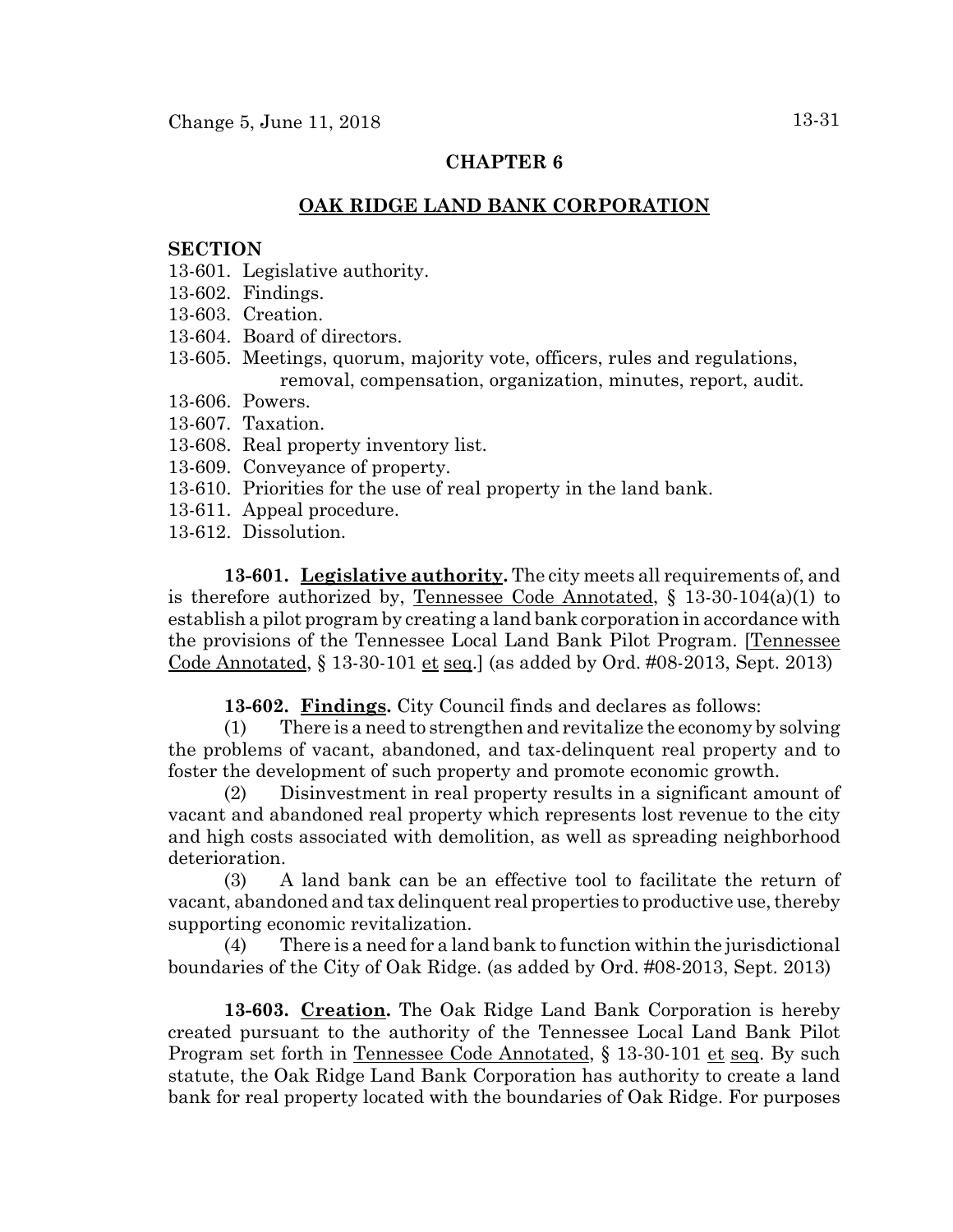of this chapter, "land bank" means real property, however obtained or acquired and held by the Oak Ridge Land Bank Corporation, with the intent of acquiring and holding on the real property so acquired until such time as the corporation is able to find a willing and able buyer to acquire the real property from the corporation. [Tennessee Code Annotated, § 13-30-101 et seq., Tennessee Code Annotated, § 13-30-107] (as added by Ord. #08-2013, Sept. 2013)

**13-604. Board of directors.** (1) Number and qualifications of directors. The Oak Ridge Land Bank Corporation's Board of Directors shall consist of seven (7) directors, one (1) of which shall be a member of city council. All directors shall be electors and taxpayers in the City of Oak Ridge. Preference may be given for persons in the following fields: banking, real estate, and legal. [Tennessee Code Annotated, § 13-30-105]

(2) Appointment of Directors. Directors shall be appointed by city council using the election process for boards and commissions.

(3) Terms of directors. The city council member shall serve until expiration of his or her current term of office on city council at which point city council will appoint a councilmember to fill this vacancy. Of the remaining directors first appointed, three (3) directors shall serve through December 31, 2014, and three (3) directors shall serve through December 31, 2015, and thereafter the term of office shall be two (2) years commencing January 1. Effective with the appointments commencing January 2017, one (1) director (non-city council member) shall be appointed to serve a three (3) year term. Effective with the appointments commencing January 2018 two (2) directors (non-city council member) shall be appointed to serve three (3) year terms. Effective with the appointments commencing January 2019 and thereafter all directors (non-city council member) shall serve three (3) years terms. In case of resignation, death, or removal from office, another appointment will be made to finish out the unexpired term of office. Directors shall continue to serve beyond the end of the director's term until the director's successor has been appointed. [Tennessee Code Annotated § 13-30-105] (as added by Ord. #08-2013, Sept. 2013, and amended by Ord. #13-2016, Dec. 2016)

**13-605**. **Meetings, quorum, majority vote, officers, rules and regulations, removal, compensation, organization, minutes, report, audit**. (1) Meetings. The board shall meet in regular session according to a schedule adopted by the board, and shall also meet in special session as convened by the chairman or upon written notice signed by a majority of the members. [Tennessee Code Annotated, § 13-30-106]

(2) Quorum. The presence of a majority of the total board membership constitutes a quorum for the transaction of any business. [Tennessee Code Annotated, § 13-30-106]

(3) Majority vote. Unless a greater number or percentage is required by state law, the affirmative vote of a simple majority of the directors present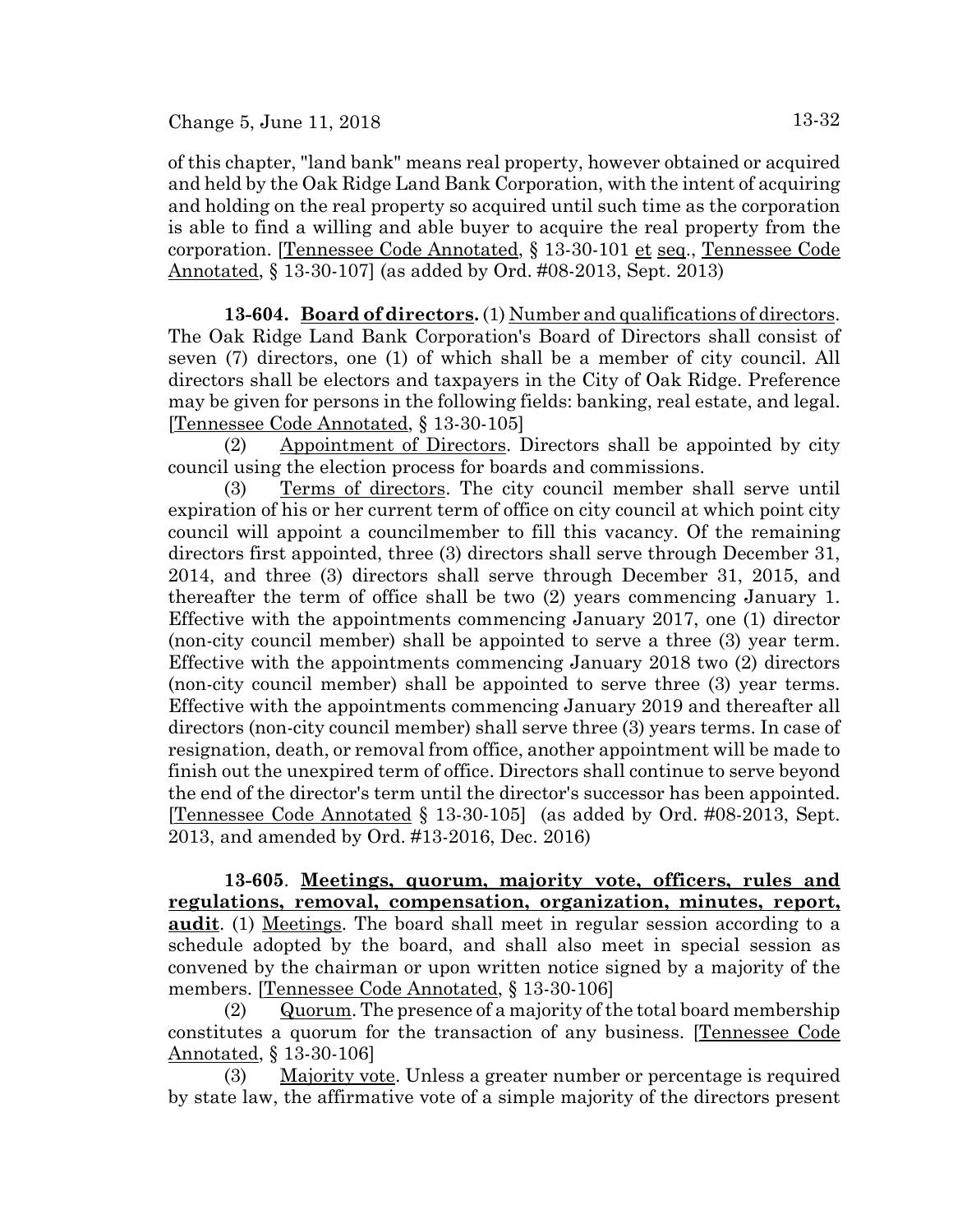and voting at any meeting at which a quorum is present shall be the action of the corporation. However, no action of the board shall be authorized on the following matters unless approved by a majority of the total board membership:

(a) Adoption of bylaws and other rules and regulations for conduct of the business of the corporation;

(b) Hiring or firing of any employee or contractor of the corporation; however, this function may be delegated by majority vote of the total board membership to a specified officer or committee of the corporation under such terms and conditions and to the extent specified by the board;

(c) The incurring of debt;

(d) Adoption or amendment of the annual budget; and

(e) Sale, lease, encumbrance, or alienation of real property, improvements, or personal property with a value of more than fifty thousand dollars (\$50,000.00).

Vote by proxy is not permitted. [Tennessee Code Annotated, § 13-30-106)

(4) Officers, duties. At the first meeting each year, the board of directors shall select from among themselves a chairman, a vice chairman, a treasurer, and such other officers as the board may determine, and shall establish their duties as may be regulated by rules adopted by the board. [Tennessee Code Annotated, § 13-30-106)

(5) Rules and regulations, removal of member by board. The board of directors shall establish rules and regulations relative to the attendance and participation of members in its meetings, regular or special. No rules or bylaws may contravene state law. Such rules and regulations may prescribe a procedure whereby, should any member fail to comply with such rules and regulations, such member may be disqualified and removed automatically from office by no less than a majority vote of the remaining members of the board, and that member's position shall be vacant as of the first day of the next calendar month. Any person removed under the provisions of this subsection shall be ineligible for reappointment to the board, unless such reappointment is confirm unanimously by the board. [Tennessee Code Annotated, § 13-30-106, Tennessee Code Annotated, §13-30-107]

 $(6)$  Removal of member by city council. Any citizen or group of citizens upon collection of a petition having a clearly worded purpose, of at least twenty (20) verified signatures of qualified, registered Oak Ridge voters may present to city council a resolution calling for the removal of any board member. City council shall have the power, upon timely and due consideration of the citizen petition and a response from the board, to remove or retain the cited board member by simply majority vote. Removal from the board of directors of any public official shall not, in and of itself, impair the public official in his or her other duties. [Tennessee Code Annotated, § 13-30-106)

(7) Compensation. Board members serve without compensation. [Tennessee Code Annotated, § 13-30-106)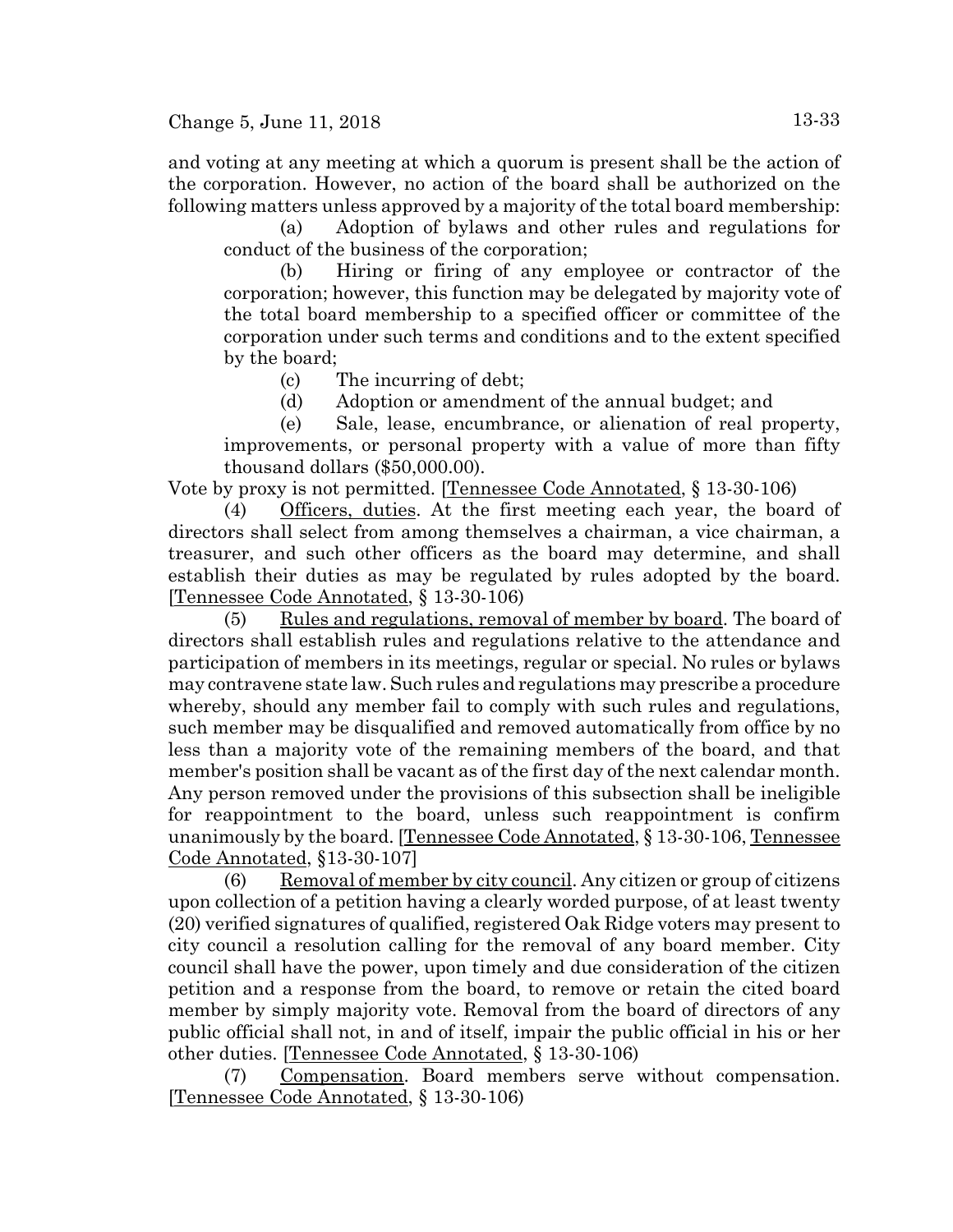Change 5, June 11, 2018 13-34

(8) Organization. Board members have the power to organize and reorganize the executive, administrative, clerical, and other departments of the corporation and to fix the duties, powers, and compensation of all employees, agents, and consultants of the corporation. The board may reimburse any member for expenses actually incurred in the performance of duties on behalf of the corporation. [Tennessee Code Annotated, § 13-30-106)

(9) Minutes. The board of directors shall cause minutes and a record to be kept of all its proceedings and such records shall be available for timely public inspection. [Tennessee Code Annotated, § 13-30-112, Tennessee Code Annotated, §13-30-107]

(10) Open meetings. All meeting shall be open to the public with appropriate notice published in accordance with Tennessee Code Annotated, § 13-30-107(d). [Tennessee Code Annotated, § 13-30-112]

(11) Annual report. An annual report shall be filed with city council, containing a detailed financial accounting of the corporation's debt obligations, income (sources and amounts), properties, dispositions, expenditures, acquisitions, contracts (executed and pending within the next ninety (90) days), significant activities, and other data as required by the organizational bylaws and governance documents. This annual report shall be maintained on file for audit purposes and immediately available to the department of audit in the Office of the Comptroller of the Treasury upon request. Additionally, all such reports shall be available for public inspection. [Tennessee Code Annotated, § 13-30-112]

(12) Annual audit. An annual audit shall be made of the books and records of the corporation. A copy of the audit shall be filed annually with city council. [Tennessee Code Annotated, § 13-30-112(c) and (e)] (as added by Ord. #08-2013, Sept. 2013)

**13-606. Powers.** The Oak Ridge Land Bank Corporation has all powers as set forth in the Tennessee Local Land Bank Pilot Program except as limited by this chapter. [Tennessee Code Annotated, § 13-30-101 et seq.] (as added by Ord. #08-2013, Sept. 2013)

**13-607. Taxation.** By Tennessee Code Annotated, § 13-30-104 the Oak Ridge Land Bank Corporation is performing a public function on behalf of the city and is a public instrumentality of the city. Accordingly, the Oak Ridge Land Bank Corporation and all properties of the corporation, including all properties held in the name of the corporation in the land bank, at any and all times owned by it, and the income and revenues from the properties are exempt from all taxation in the State of Tennessee. (as added by Ord. #08-2013, Sept. 2013)

**13-608. Real property, inventory list.** The Oak Ridge Land Bank Corporation shall hold in its own name all real property acquired by the